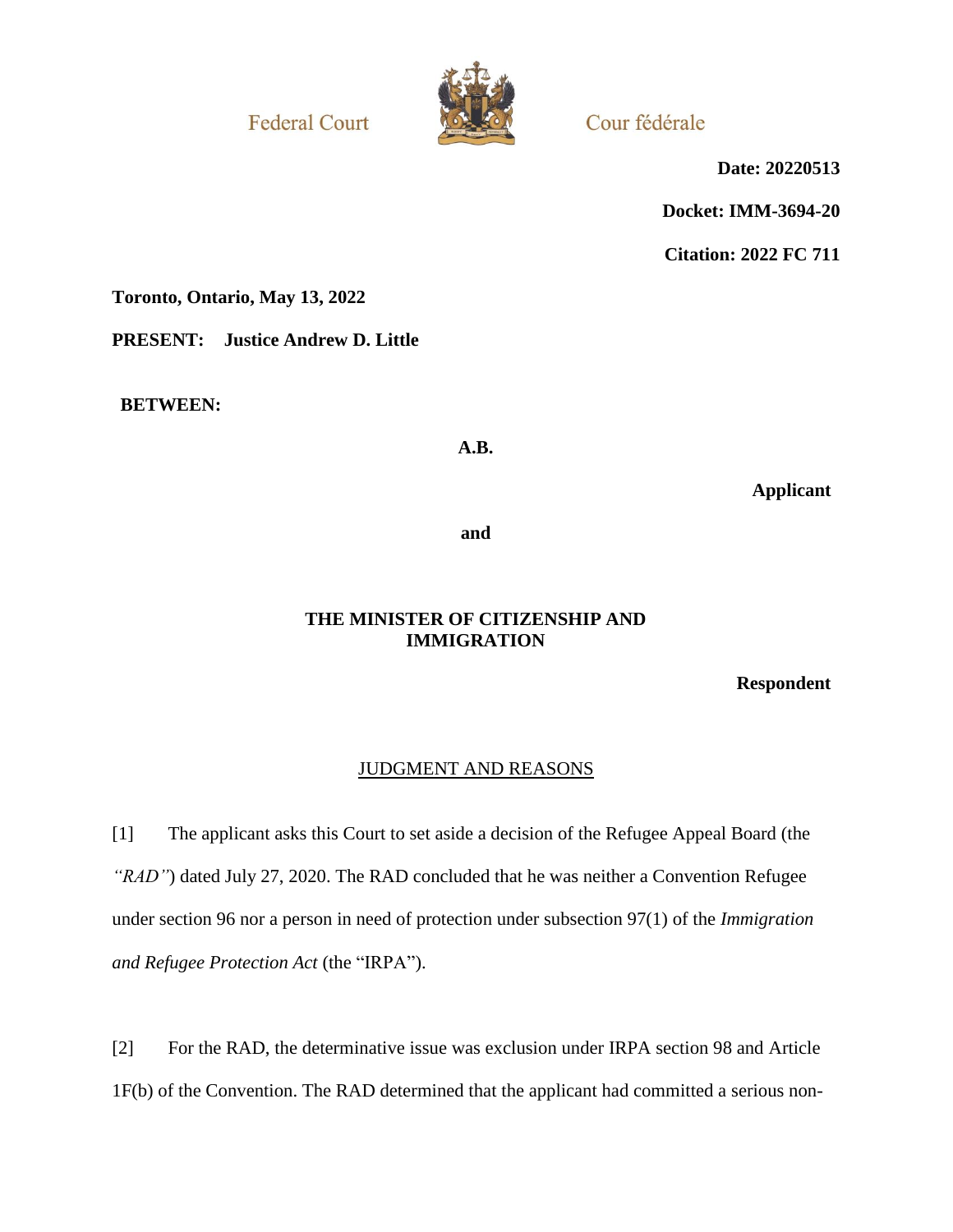political crime outside Canada, namely, his sustained and frequent use of a fraudulent passport he knew to be forged for the purposes of subparagraph 57(1)(*b*)(i) of the *Criminal Code*, RSC 1985, c C-46.

[3] Applying the judicial review principles described in *Vavilov v Canada (Citizenship and Immigration*), 2019 SCC 65, I have concluded that the RAD's decision was reasonable.

[4] The application will therefore be dismissed.

## **I. Background and Events Leading to this Application**

[5] The applicant is a citizen of Iran. His claim for protection was based on his fear of the Iranian government targeting him after he refused to complete corrupt business deals for the government.

[6] In 2010, the applicant travelled to Malaysia. There, he responded to an advertisement in a Farsi magazine claiming to offer assistance to obtain a passport from Guatemala. The applicant paid an agent US\$70,000 and provided his Iranian birth certificate. He also provided the agent with a false name for use on the passport. He received the Guatemalan passport in 2011.

[7] In September 2013, the applicant fled Iran permanently using the Guatemalan passport.

[8] Prior to leaving Iran, the applicant used the Guatemalan passport to travel to the Seychelles and to register a business in Dubai in order to be eligible to move there.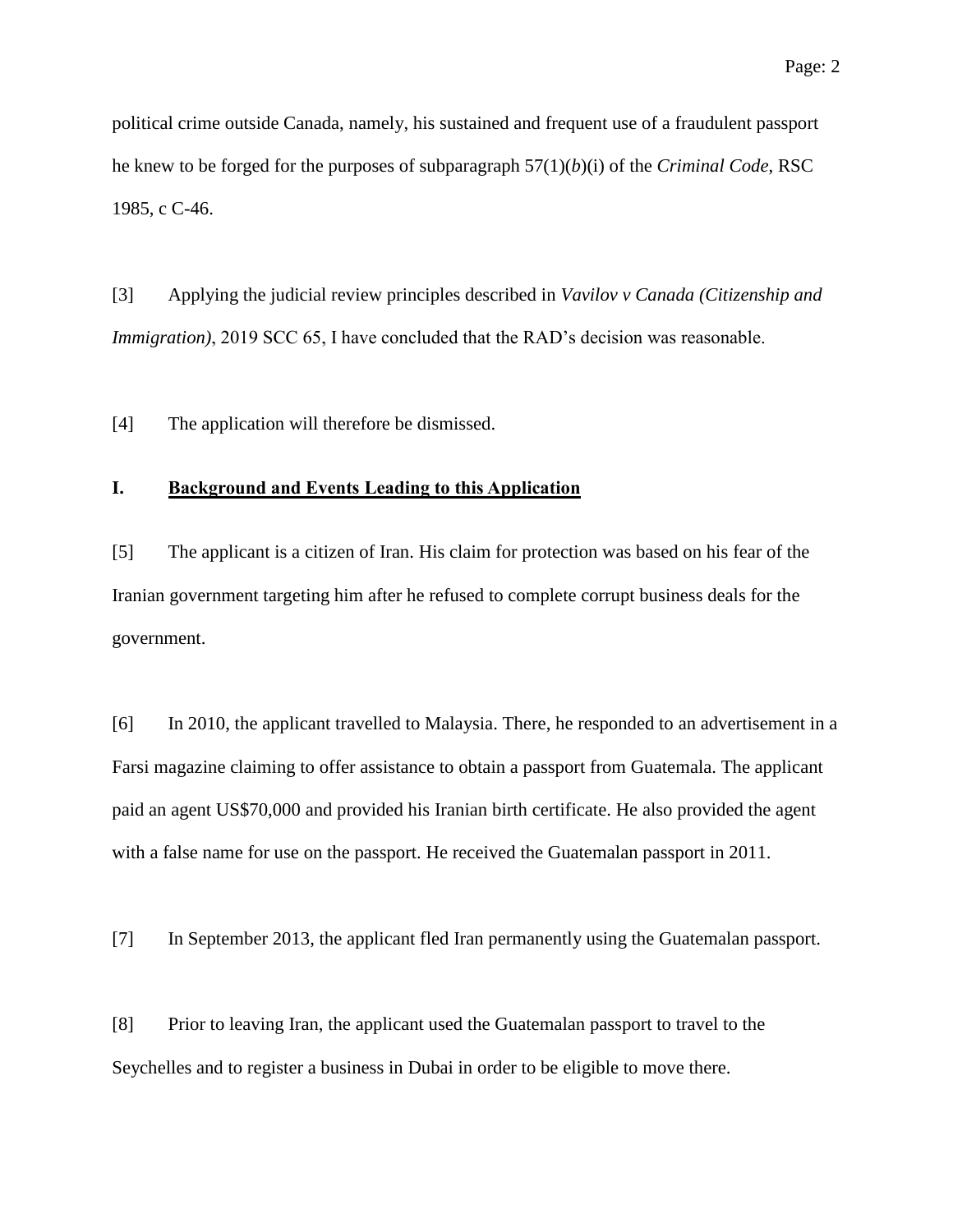[9] After he fled Iran, he used the Guatemalan passport to move to Dubai and obtain a driver's license. He also travelled to six countries in Western Europe and to several other countries. He used it to apply for a temporary resident visa in Canada, which was rejected. He used it on a visit to New Zealand, where he used it to apply for visas and permanent resident status. He used it again for a travel visa for Australia and an application for a visitor visa, which was not issued. Further, he purchased property in New Zealand worth \$3 million.

[10] In addition, the applicant used the Guatemalan passport to apply for citizenship and a passport in Antigua and Barbuda. He used his passport from Antigua and Barbuda to travel.

[11] The applicant claimed that he continued to use his Guatemalan passport to avoid being tracked by Iranian agents. However, he began to suspect that the Iranian government had located him in New Zealand and was providing false information to the government of New Zealand about him. In May 2015, he therefore fled to Canada and submitted a claim for refugee protection soon after.

[12] The applicant claimed that he did not know his passport was fraudulent until July 2015.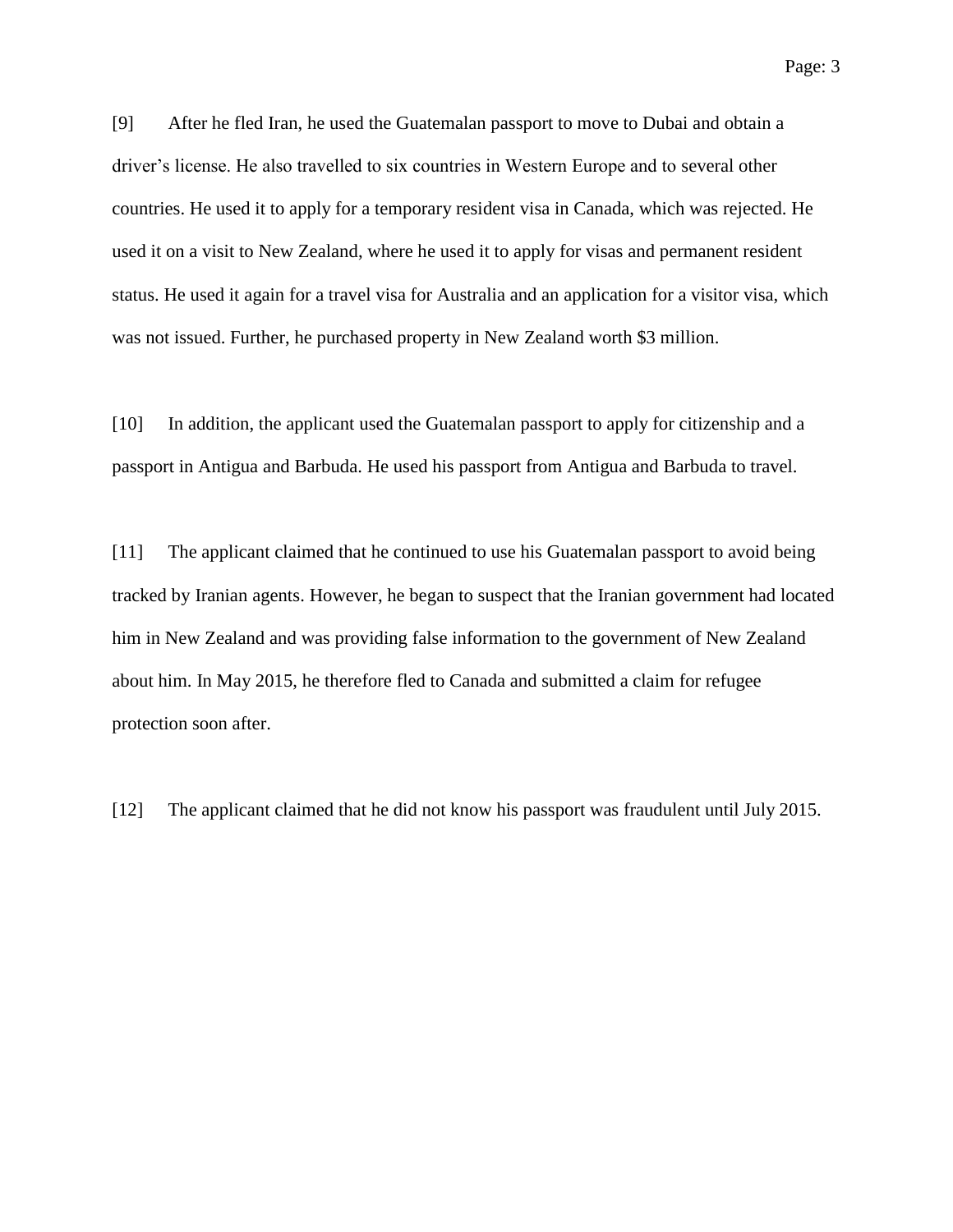### **II. The RPD and RAD Decisions**

[13] The Refugee Protection Division (the "RPD") concluded that the applicant was excluded from refugee protection under Article 1F(b) of the Convention and section 98 of the IRPA. The RPD determined that he had used a forged passport in Canada, conduct captured by sections 57 and 403 of the *Criminal Code*. The RPD concluded that the crimes were serious, because those provisions of the *Criminal Code* carried maximum terms of imprisonment of 14 and 10 years, respectively.

[14] On appeal, the RAD agreed with the RPD's determination relating to exclusion. The RAD found that the applicant's actions were equivalent to uttering a forged passport under subparagraph 57(1)(*b*)(i) of the *Criminal Code*. The RAD concluded that the RPD had erred by finding that the applicant's actions were captured by section 403. The RAD also concluded that the RPD erred by presuming the seriousness of the conduct based on the maximum length of the criminal sentence under section 57 and by failing to apply the Supreme Court's decision in *Febles v Canada*, 2014 SCC 68, [2014] 3 SCR 431.

[15] However, the RAD found the RPD was correct to conclude that the applicant was excluded under Article 1F(b) and IRPA section 98 for using a forged passport. The RAD found that the applicant's testimony that he believed the passport to be genuine was "a clear implausibility". The RAD found that the applicant paid the agent US\$70,000 and had no contact with Guatemalan authorities to obtain the passport. He invented an identity for himself and chose the name that was to appear in the passport, without registering an unofficial name change in any country.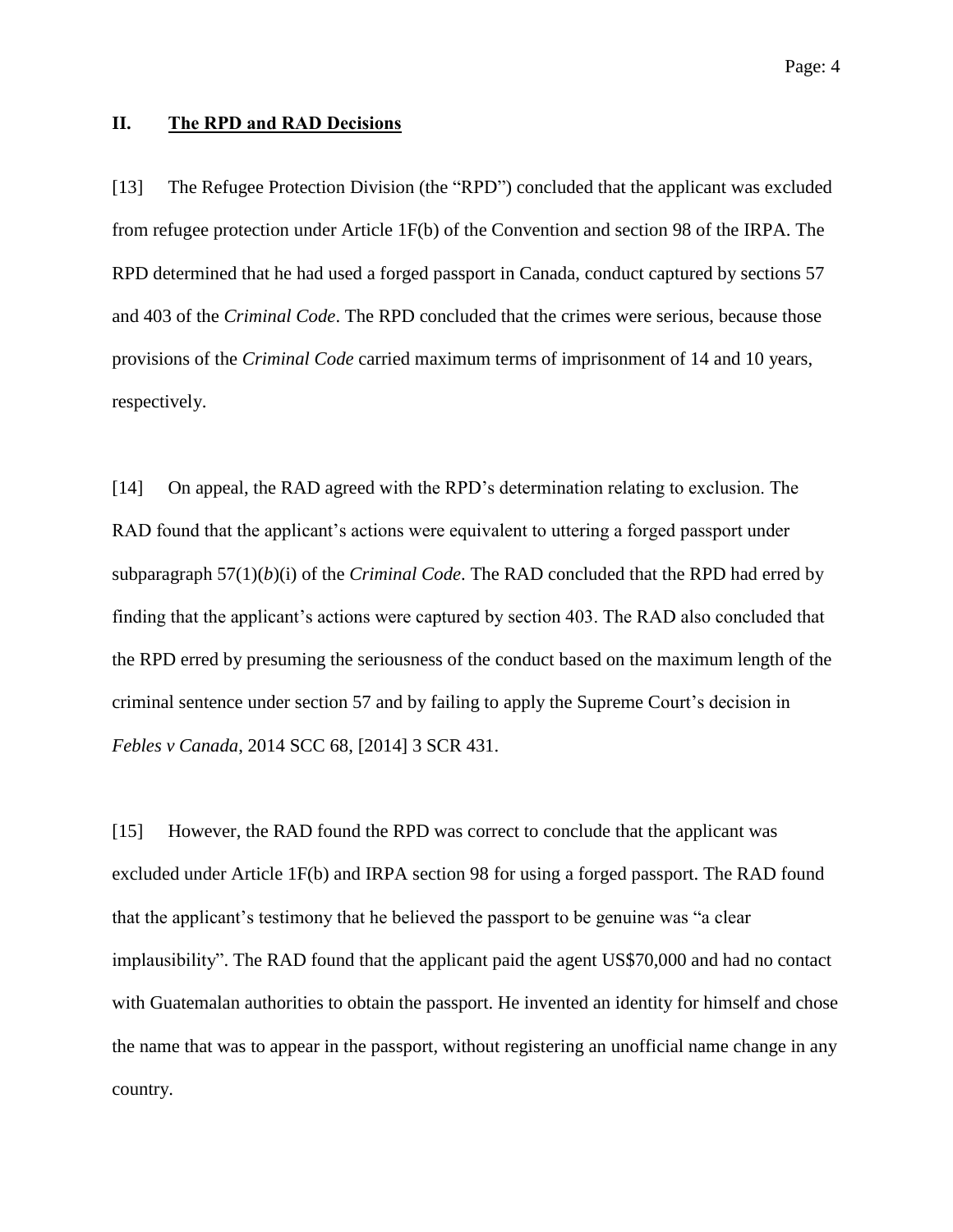Page: 5

[16] The RAD noted that the applicant did not solely use the Guatemalan passport to escape Iran, but also used it to travel to Western Europe, Malaysia, Oman and Canada, to open businesses and apply for residency in New Zealand. The RAD concluded that he "uttered a forged passport, using it while he knew it was forged as it has been issued to an identity invented by" the applicant. Therefore, his actions fell within section 57 of the *Criminal Code*.

[17] The RAD concluded that the crime and the applicant's actions were serious. As noted already, the RAD concluded that the RPD erred by failing to consider the principles outlined by the Supreme Court in *Febles* and by making a presumptive finding of seriousness based on the maximum sentence for an offence under subsection 57(1). The RAD noted that *Febles* required "a more contextualized approach and consideration of what sentence the offence would have attracted in Canada". The RAD considered the maximum term of imprisonment for uttering a forged passport and a variety of aggravating and mitigating factors.

[18] The RAD conducted an analysis based on *Febles* to determine the seriousness of the applicant's actions and whether the presumption of seriousness was rebutted. It found that the applicant's actions were serious, based on his sustained and frequent use of the fraudulent passport and his continued, but implausible, assertion that it was genuine. I will return to the RAD's *Febles* reasoning below.

[19] The RPD and the RAD each made other findings and conclusions that are not pertinent to this application for judicial review.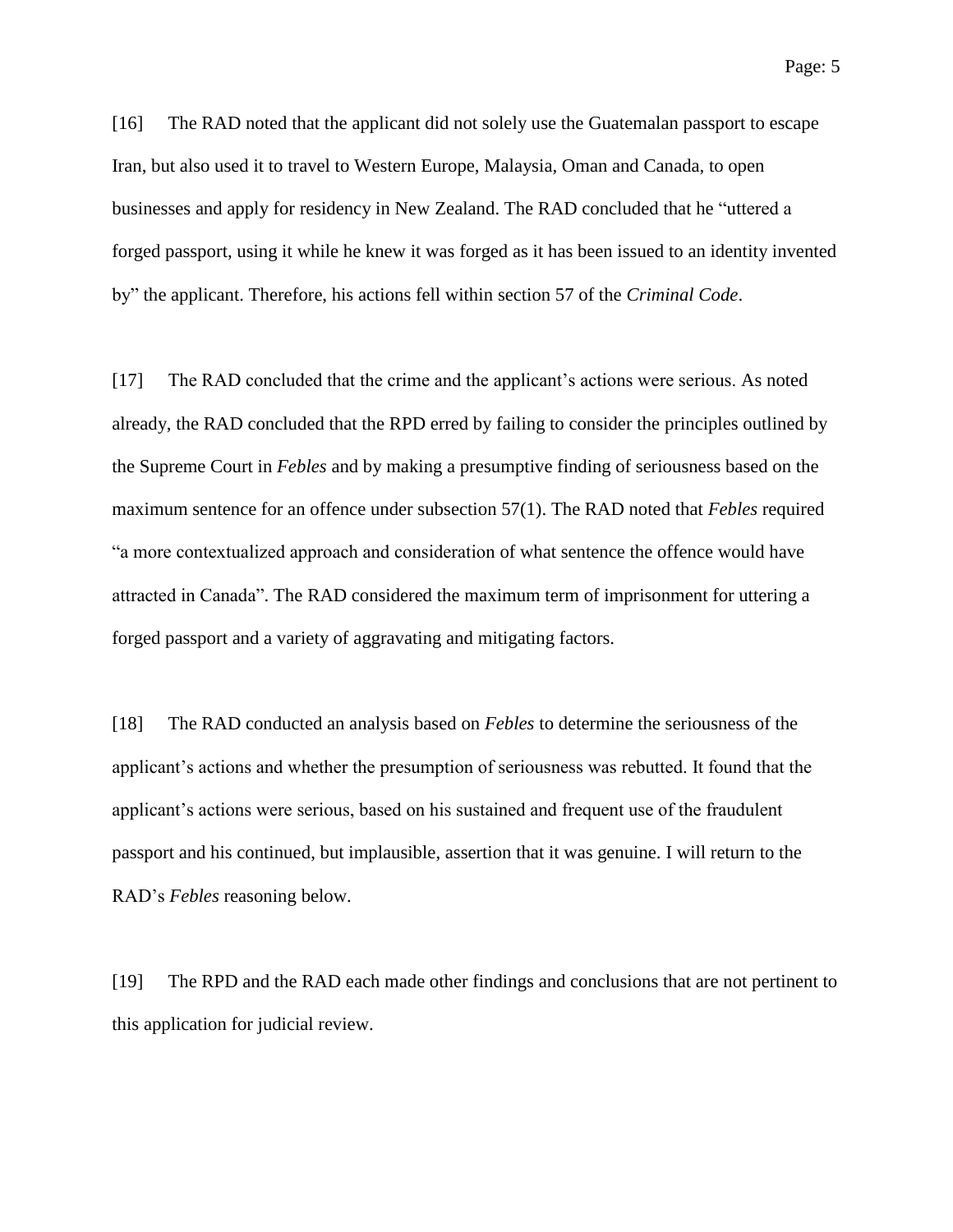[20] In this Court, the applicant took the following positions to argue that the RAD's decision should be set aside as unreasonable under *Vavilov* principles:

- the RAD erred in law in finding that the applicant's conduct fell within subparagraph  $57(1)(b)(i)$  of the Criminal Code;
- the RAD erred in law in finding that the applicant's actions were those of a "repeat offender"; and
- the RAD erred in finding that the applicant knew his passport was not genuine.

#### **III. Standard of Review**

[21] The standard of review is reasonableness, as described in *Vavilov*. Reasonableness review is a deferential and disciplined evaluation of whether an administrative decision is transparent, intelligible and justified: *Vavilov*, at paras 12-13 and 15.

[22] The starting point is the reasons provided by the decision maker: *Vavilov*, at para 84. The reviewing court must read the reasons holistically and contextually, and in conjunction with the record that was before the decision maker: *Vavilov*, at paras 91-96, 97, and 103; *Canada Post Corp v Canadian Union of Postal Workers,* 2019 SCC 67, at paras 28-33.

[23] The Court's review considers both the reasoning process and the outcome: *Vavilov*, at paras 83 and 86. A reasonable decision is one that is based on an internally coherent and a rational chain of analysis and is justified in relation to the facts and law that constrain the decision maker: *Vavilov*, esp. at paras 85, 99, 101, 105-106 and 194; *Entertainment Software*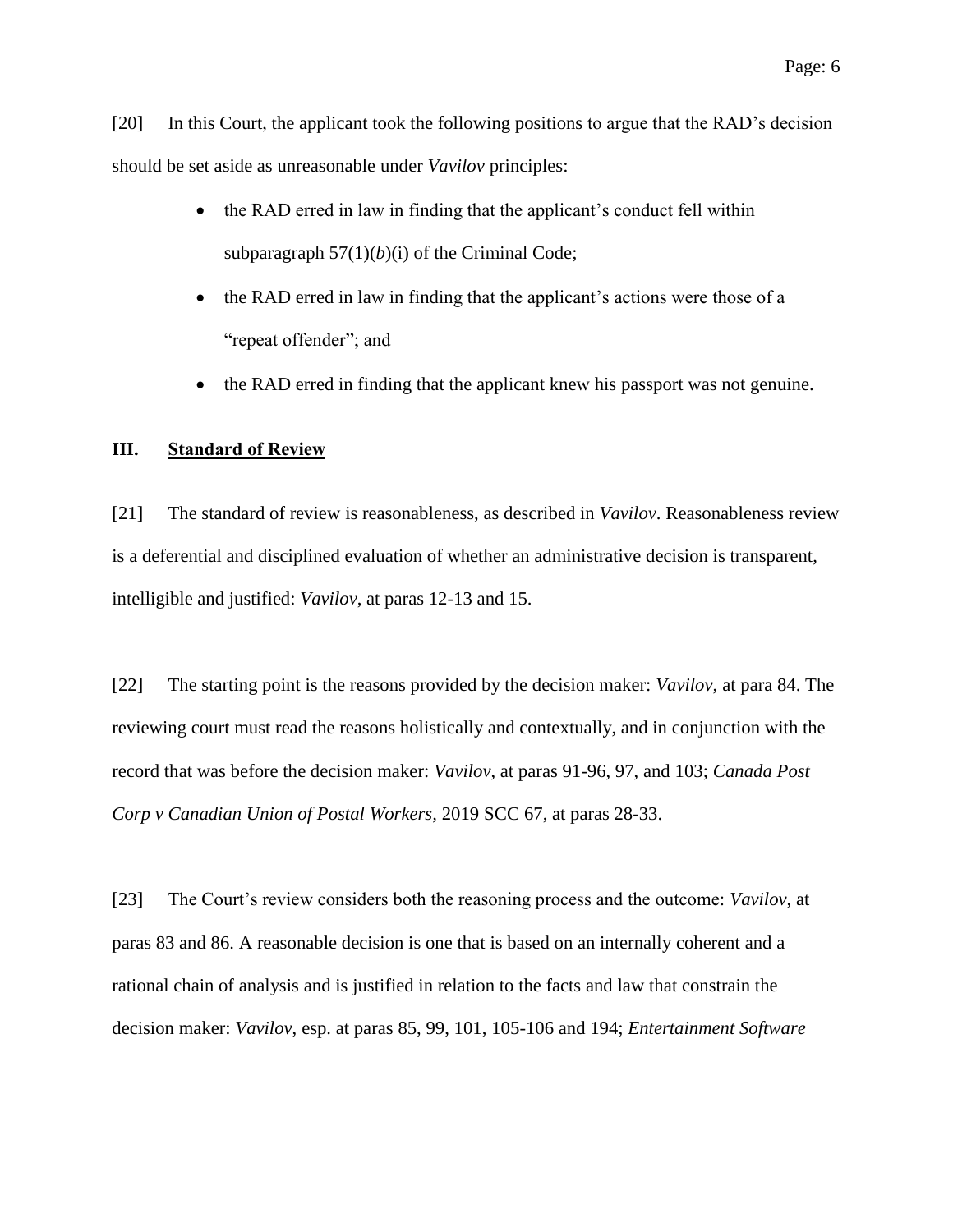*Association v Society of Composers, Authors and Music Publishers of Canada*, 2020 FCA 100, at paras 24-35.

[24] The Supreme Court has identified two types of fundamental flaws in administrative decisions: a failure of rationality internal to the reasoning process; and when a decision is in some respect untenable in light of the relevant factual and legal constraints that bear on it: *Vavilov*, at para 101; *Canada Post*, at paras 32, 35 and 39.

[25] A minor misstep or peripheral error will not justify setting aside a decision. In order to intervene, the court must find an error in the decision that is sufficiently central or significant to render the decision unreasonable: *Vavilov*, at para 100; *Canada (Citizenship and Immigration) v Mason*, 2021 FCA 156, at para 36; *Alexion Pharmaceuticals Inc v Canada (Attorney General)*, 2021 FCA 157, at para 13.

[26] On a judicial review application, this Court's role is not to agree or disagree with the decision under review, to reassess the merits or to reweigh the evidence: *Vavilov*, at para 125; *Gordillo v. Canada (Attorney General)*, 2022 FCA 23, at para 62. The Court's task is to determine whether the decision maker made one or more of the kinds of errors described in the appellate cases above and if so, whether the decision should be set aside as unreasonable.

#### **IV. Analysis**

[27] Section 98 of the *IRPA* provides that "a person referred to in section E or F of Article 1 of the Refugee Convention is not a Convention refugee or a person in need of protection." Article 1,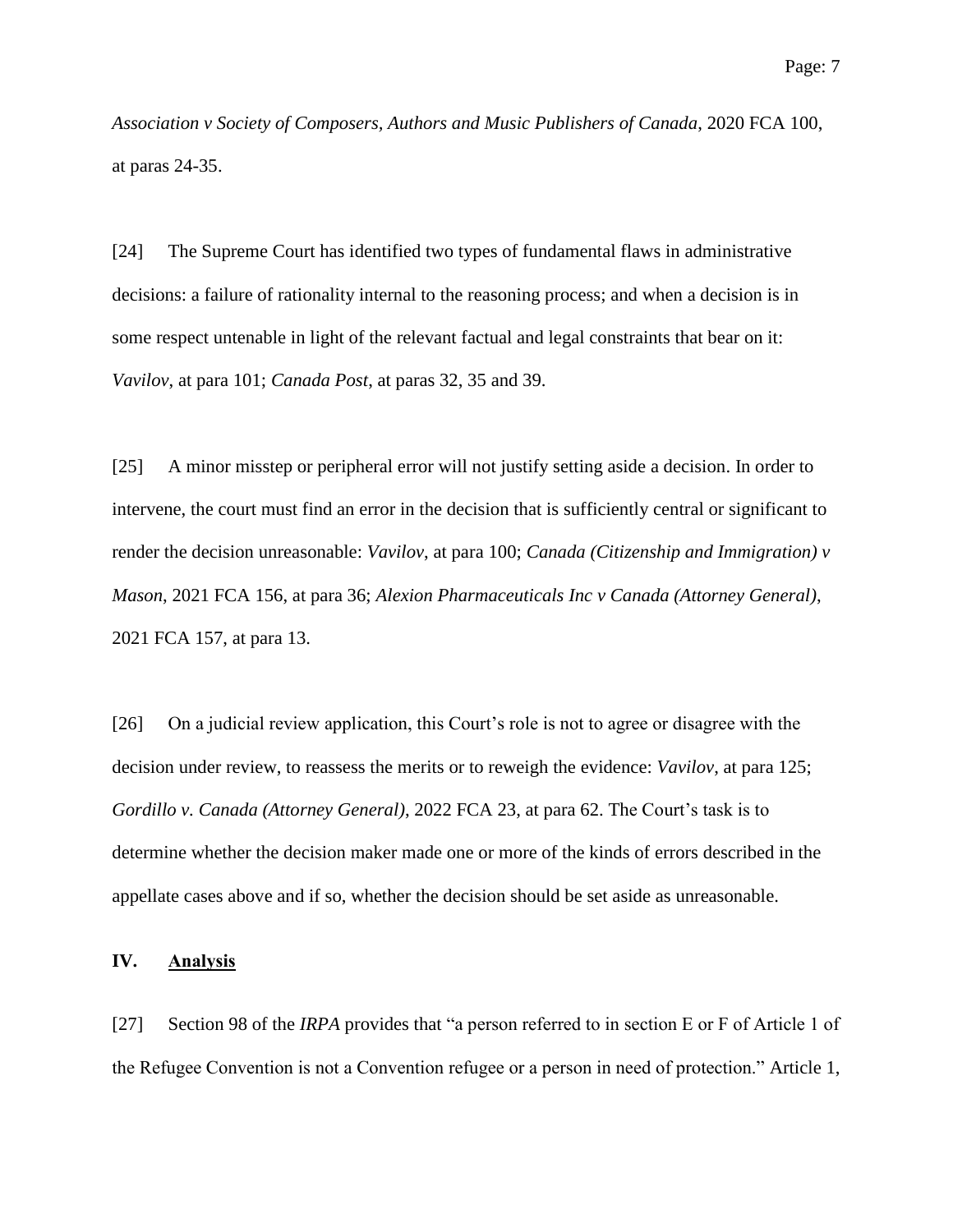subsection F(b), provides that the provisions of the *Refugee Convention* shall not apply to any person with respect to whom "there are serious reasons for considering that … he has committed a serious non-political crime outside the country of refuge prior to his admission to that country as a refugee."

[28] Article 1F(b) serves one main purpose: to exclude persons from refugee protection who have committed a serious crime: *Febles* at para 35.

[29] A "serious non-political crime" under Article 1F(b) is not defined in the Convention. It is therefore determined on a case-by-case basis. The Federal Court of Appeal has identified the following factors as pertinent to an assessment of the seriousness of a crime in a given case: the elements of the crime, the mode of prosecution, the penalty prescribed, the specific facts of the case, and the mitigating and aggravating circumstances: see *Jayasekara v Canada (Minister of Citizenship and Immigration)*, 2008 FCA 404, [2009] 4 FCR 164, at para 44; *Gardijan v Canada (Citizenship and Immigration)*, 2022 FC 421, at paras 38-39.

[30] The available maximum punishment under Canadian law is a relevant consideration. In *Febles*, the Supreme Court held that "[w]hile consideration of whether a maximum sentence of ten years or more could have been imposed had the crime been committed in Canada is a useful guideline, and crimes attracting a maximum sentence of ten years or more in Canada will generally be sufficiently serious to warrant exclusion, the ten-year rule should not be applied in a mechanistic, decontextualized, or unjust manner": *Febles*, at para 62. Some types of offences are not serious in the requisite sense (e.g. petty theft) while others (e.g. murder) presumptively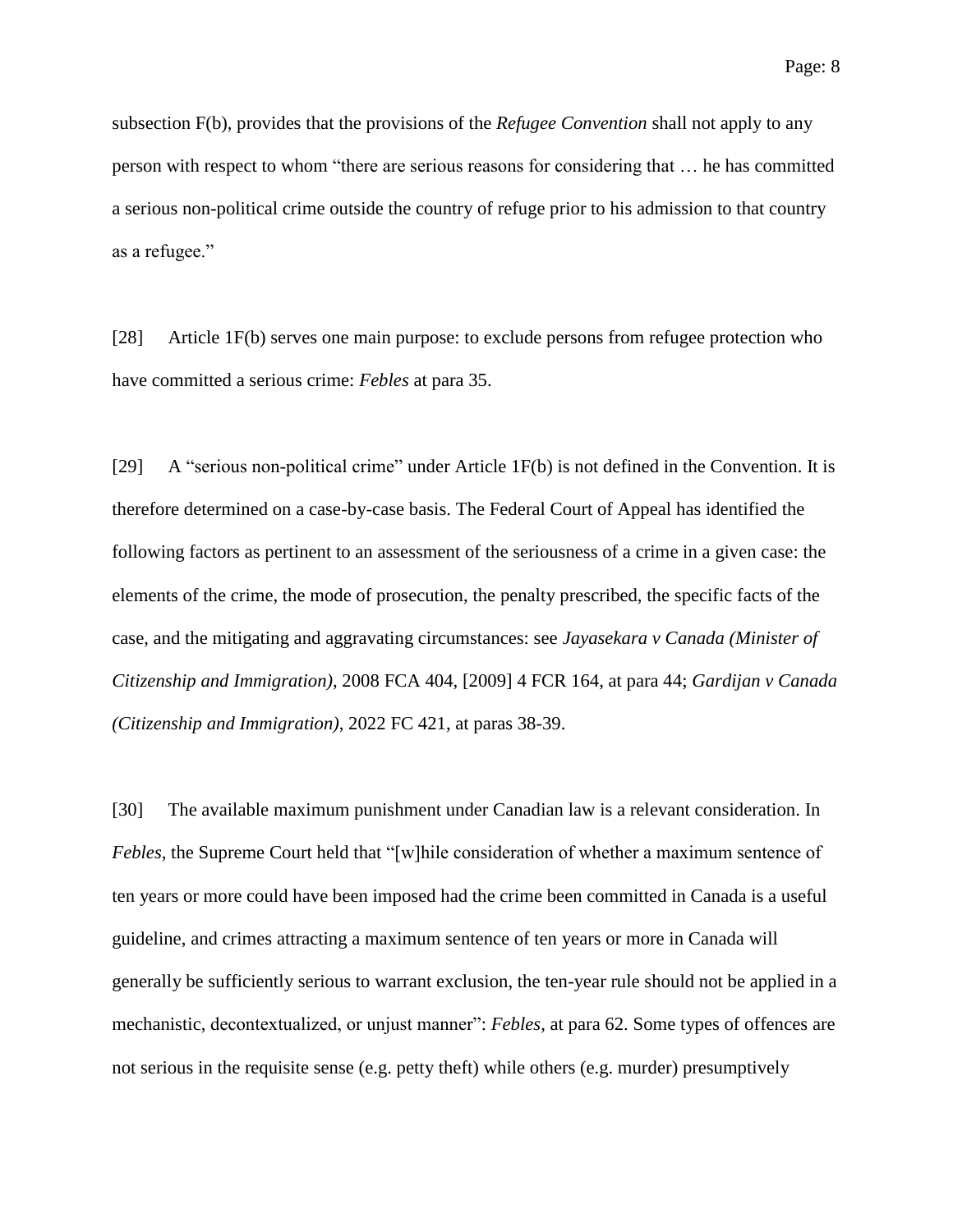warrant exclusion from refugee protection: *Hasani v Canada (Citizenship and Immigration)*, 2020 FC 125, at para 33; *Febles*, at para 62.

[31] With this legal framework in mind, I turn to the applicant's submissions.

## **A. Did the RAD make a reviewable error by finding that the applicant's conduct fell within subparagraph 57(1)(***b***)(i) of the Criminal Code?**

[32] Subparagraph 57(1)(*b*)(i) of the *Criminal Code* provides that everyone who, while in or out of Canada, knowing that a passport is forged, uses, deals with or acts on it, is guilty of an indictable offence and liable to imprisonment for a term not exceeding 14 years.

[33] Subsection 57(2) provides in material part for a hybrid offence (i.e., punishable either by way of indictable offence or on summary conviction) for every one who, while in or out of Canada, for the purpose of procuring a passport, makes a written or an oral statement that he knows is false or misleading. For an indictable offence, the punishment under paragraph  $57(2)(a)$ is imprisonment for a term not exceeding two years.

[34] Forgery is defined in section 366 of the *Criminal Code*. It provides as follows:

**Forgery and Offences Ressembling Forgery**

## **Forgery Faux**

**366 (1)** Every one commits forgery who makes a false document, knowing it to be false, with intent

**(a)** that it should in any way be used or acted on as genuine, to the prejudice of

**Faux et infractions similaires**

# **366 (1)** Commet un faux

quiconque fait un faux document le sachant faux, avec l'intention, selon le cas :

**a)** qu'il soit employé ou qu'on y donne suite, de quelque façon, comme authentique, au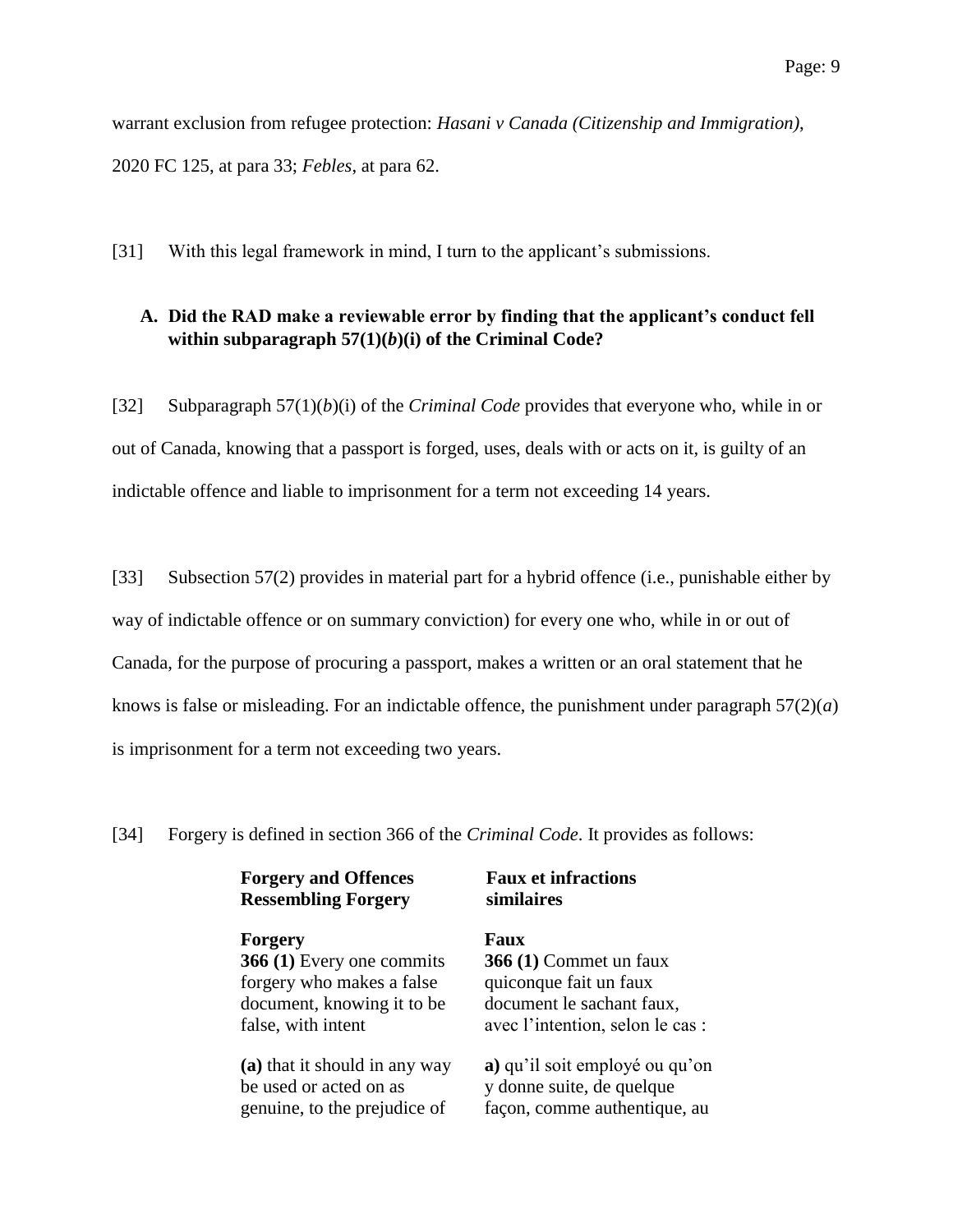any one whether within Canada or not; or

**(b)** that a person should be induced, by the belief that it is genuine, to do or to refrain from doing anything, whether within Canada or not.

#### **Making false document**

**(2)** Making a false document includes

**(a)** altering a genuine document in any material part;

**(b)** making a material addition to a genuine document or adding to it a false date, attestation, seal or other thing that is material; or

**(c)** making a material alteration in a genuine document by erasure, obliteration, removal or in any other way.

#### **When forgery complete**

**(3)** Forgery is complete as soon as a document is made with the knowledge and intent referred to in subsection (1), notwithstanding that the person who makes it does not intend that any particular person should use or act on it as genuine or be induced, by the belief that it is genuine, to do or refrain from doing anything.

préjudice de quelqu'un, soit au Canada, soit à l'étranger;

**b)** d'engager quelqu'un, en lui faisant roire que ce document est authentique, à faire ou à s'abstenir de faire quelque hose, soit au Canada, soit à l'étranger.

## **Faux document**

**(2)** Faire un faux document comprend :

**a)** l'altération, en quelque partie essentielle, d'un document authentique;

**b)** une addition essentielle à un document authentique, ou l'addition, à un tel document, d'une fausse date, attestation, sceau ou autre chose essentielle;

**c)** une altération essentielle dans un document authentique, soit par rature, oblitération ou enlèvement, soit autrement.

#### **Quand le faux est consommé**

**(3)** Le faux est consommé dès qu'un document est fait avec la connaissance et l'intention mentionnées au paragraphe (1), bien que la personne qui le fait n'ait pas l'intention qu'une personne en particulier s'en serve ou y donne suite comme authentique ou soit persuadée, le croyant authentique, de faire ou de s'abstenir de faire quelque chose.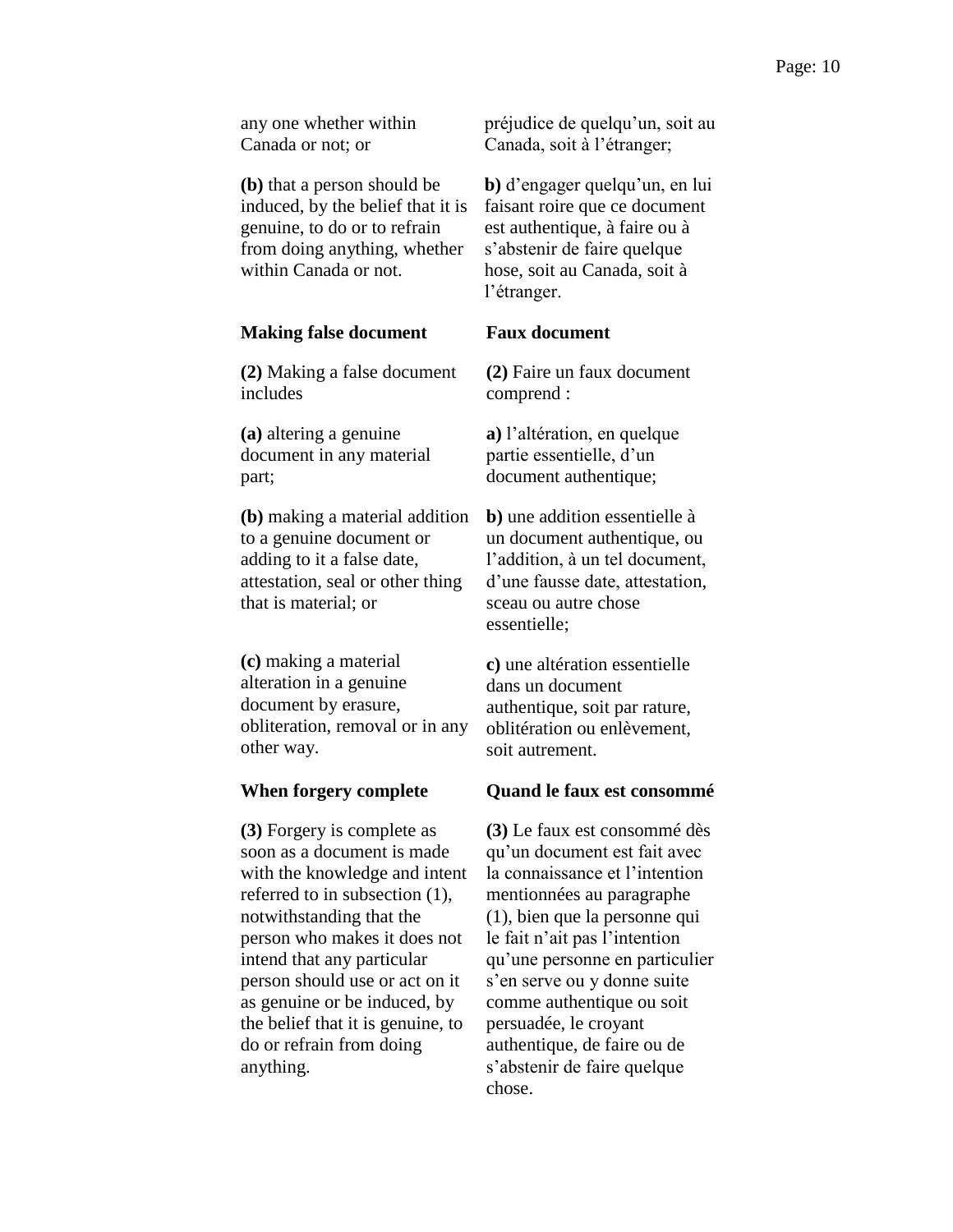#### **Forgery complete though document incomplete**

**(4)** Forgery is complete notwithstanding that the false document is incomplete or does not purport to be a document that is binding in law, if it is such as to indicate that it was intended to be acted on as genuine.

#### **Exception**

**(5)** No person commits forgery by reason only that the person, in good faith, makes a false document at the request of a police force, the Canadian Forces or a department or agency of the federal government or of a provincial government.

### **Le faux est consommé même si le document est incomplet**

**(4)** Le faux est consommé, bien que le document faux soit incomplet ou ne soit pas donné comme étant un document qui lie légalement, s'il est de nature à indiquer qu'on avait l'intention d'y faire donner suite comme authentique.

#### **Exception**

**(5)** Nul ne commet un faux du seul fait qu'il a fait de bonne foi un faux document à la demande des forces policières, des Forces canadiennes ou d'un ministère ou organisme public fédéral ou provincial.

[35] The applicant submitted that the *Criminal Code* provisions make a critical distinction between documents that are forged, and genuine documents that are fraudulently obtained, which is reflected in subsections 57(1) and (2) of the *Criminal Code*. According to the applicant, even accepting the facts as found by the RPD, the most serious allegation that could be levelled against the applicant was that he should have known that his Guatemalan passport was fraudulently obtained under subsection 57(2). The applicant also noted that the RAD made no finding that the passport was altered in any way nor that the applicant was aware of any such alteration for the purposes of the definition of forgery in section 366. The applicant therefore submitted that the RAD erred in law by finding that the passport was forged.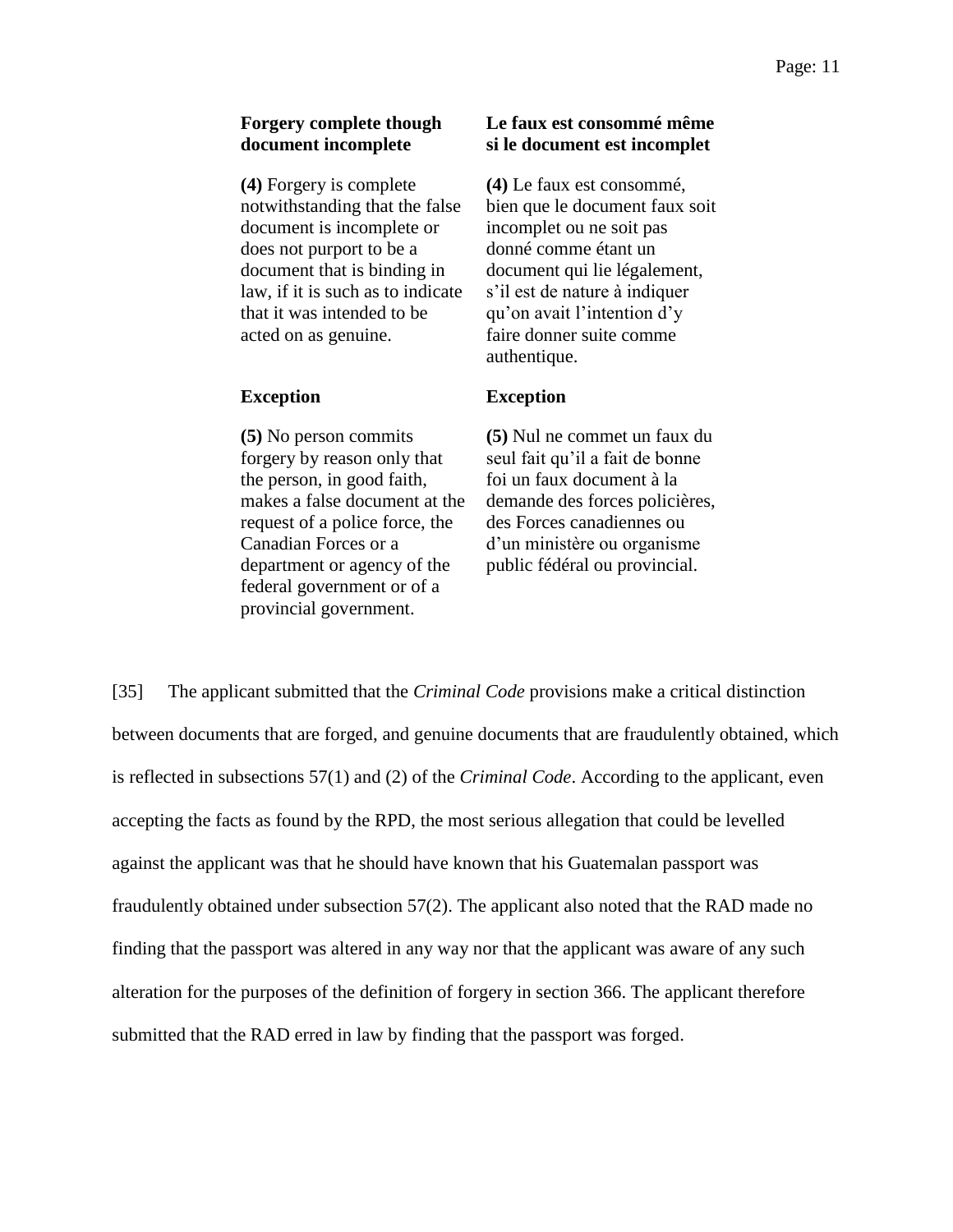[36] For the purposes of the analysis of a "serious non-political crime", the applicant stressed the different maximum sentences applicable to offences under subsections  $57(1)$  and  $(2) - 14$ years versus 2 years upon indictment – and that the lesser offence was not presumptively "serious". The applicant's position was that the RAD erred in law by conducting its seriousness

[37] I do not agree with the applicant's submission. The question is whether the RAD, in determining that the applicant's conduct was "serious", made a reviewable error by failing to abide by the legal constraints in the *Criminal Code*, sections 57 and 366. In my view, the RAD did not.

analysis under Article 1F(b) using a sentencing range up to 14 years.

[38] The RAD decided that subparagraph  $57(1)(b)(i)$  applied to the applicant's conduct, because he used a non-genuine passport while he knew it was forged. The RAD found it was forged because the applicant's testimony was not consistent with a general procedure for obtaining a legitimate passport. The RAD found that the applicant paid US\$70,000 to an agent and had no contact with Guatemalan authorities. He submitted his real Iranian birth certificate (which contained his real name). In addition, he chose the name that was to appear in the passport without registering an official name change in any country. That name was not his real name and reflected an identity he had created. The RAD went on to discuss the various ways the applicant had used the passport, noting expressly that it was forged.

[39] Although the applicant submitted otherwise, in my view, it was open to the officer as a matter of law to decide that subparagraph  $57(1)(b)(i)$  was applicable to the facts. For present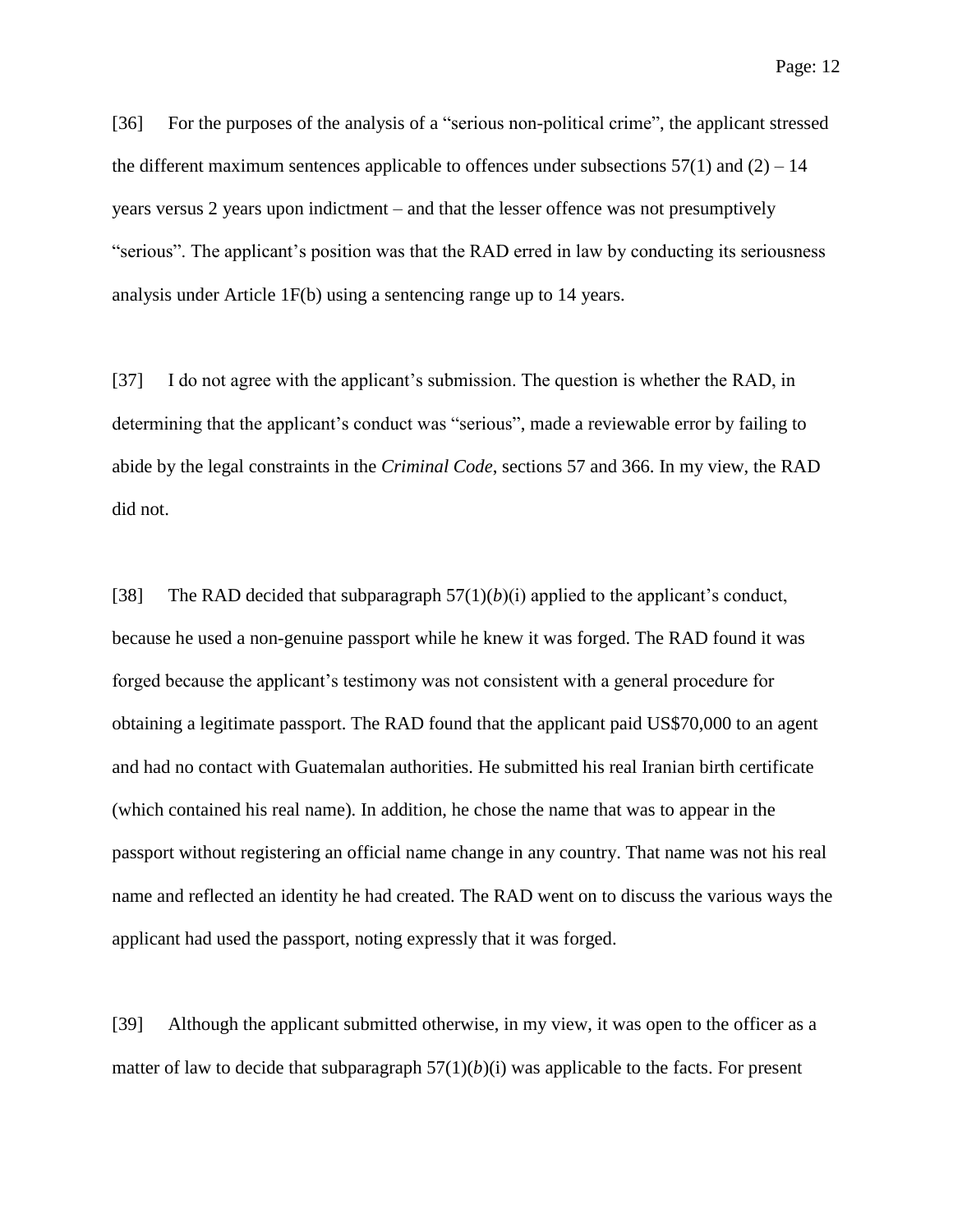Page: 13

purposes, the gist of the offence in subparagraph  $57(1)(b)(i)$  was that the applicant used a passport knowing that it was forged. The applicant's position was that in law, the passport could not be "forged" under section 366 because the evidence and RAD's findings suggested that the applicant had obtained the passport fraudulently under subsection 57(2) and did not suggest that the passport had been altered under section 366, undermining the RAD's conclusion that the passport was forged.

[40] Although the RAD did not expressly refer to the definition in section 366, it stated expressly that the passport was forged and made factual findings consistent with that conclusion. The Guatemalan passport was a false document because it contained a fictitious name invented and provided by the applicant. The process he used to obtain the Guatemalan passport was not legitimate, as he paid an agent in Malaysia US\$70,000 to obtain it and had no contact with Guatemalan authorities. These findings are consistent with section 366, which provides that forgery is the making of a false document, knowing it to be false, with intent that it should be used or acted upon as genuine. For the RAD to decide that the relevant offence in Canada was subparagraph  $57(1)(b)(i)$ , the RAD did not have to conclude that the applicant had altered a genuine passport or had himself participated in the making of the fraudulent Guatemalan passport. It was sufficient for the Guatemalan passport itself to be forged under the *Criminal Code* and that the Applicant knew it to be forged and used it*.* That the facts considered by the RAD could also or alternatively show that he committed an offence under subsection 57(2) did not detract from the RAD's ability to find that his conduct amounted to an offence under subsection 57(1).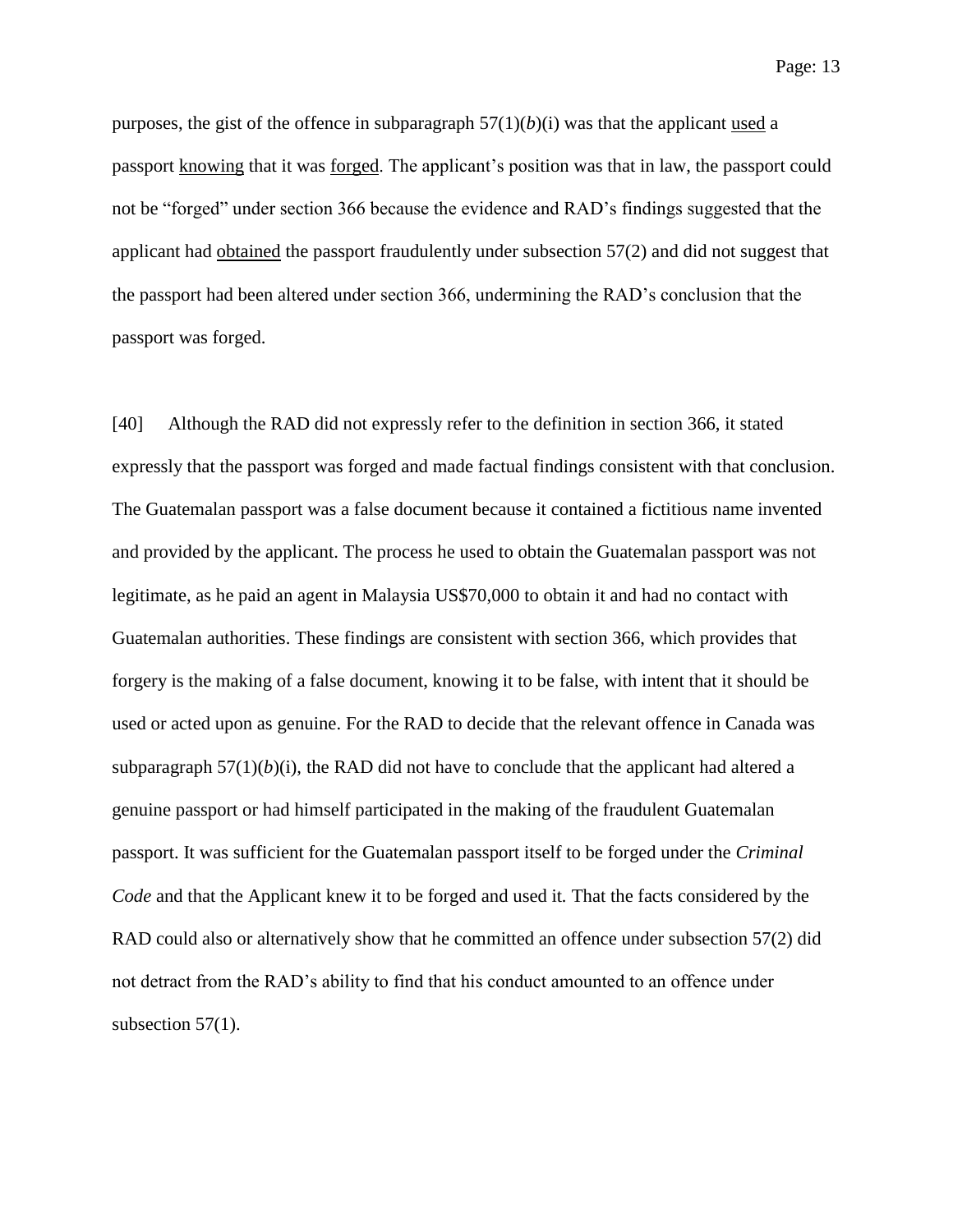[41] The applicant's submissions relied on *Hasani* and *Mustafa v Canada (Citizenship and Immigration*), 2016 FC 116. In my view, the reasoning in those cases does not apply here.

[42] In *Hasani*, the RPD had concluded that certain refugee travel documents were forged passports. In concluding that the RPD's decision was unreasonable, Norris J. found that it was patently obvious on the face of the travel documents that they were not passports. In addition, he found that it was unreasonable for the RPD to have concluded that the documents were forged. Justice Norris noted that forgery has a specific meaning in Canadian law: to make a false document for certain prohibited purposes, including by making material changes to a genuine document under *Criminal Code* subsection 366(2). My colleague noted that in that case, the travel documents were "genuine documents and they had not been altered in any way": *Hasani,* at para 61. Thus, "[i]n the absence of any evidence that the documents were not genuine or, if genuine, had been altered in a material way, it was unreasonable for the RPD to have concluded that they were forged".

[43] The present case is different because, for the reasons already mentioned, the RAD determined that the Guatemalan passport was not genuine on the evidence, and the applicant knew it. The applicant did not challenge the finding that the passport was not genuine on this application and, in my view, that finding was open to the officer on the evidence in the record. The RAD also found it was implausible that the applicant believed the Guatemalan passport was genuine.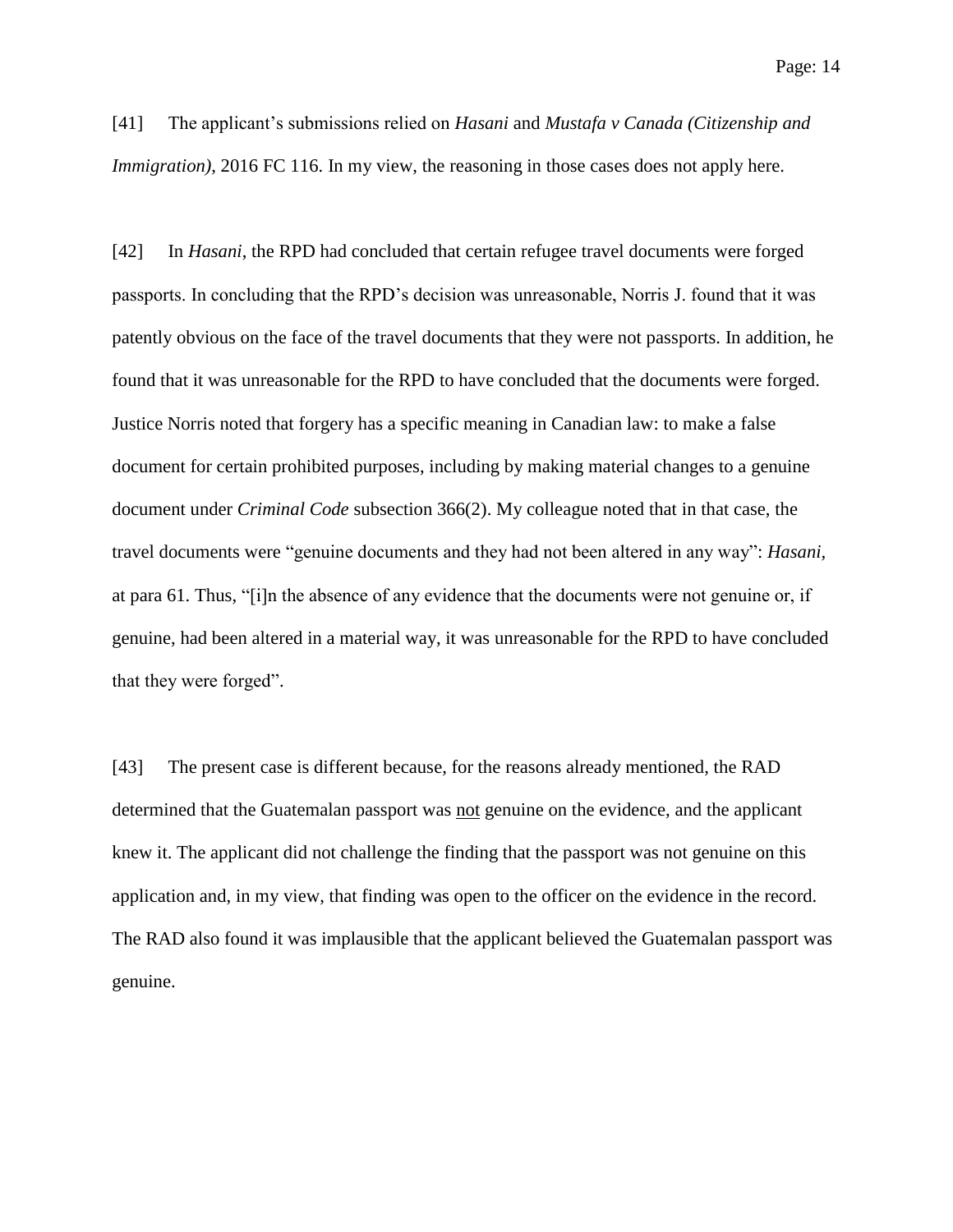[44] In *Mustafa*, Phelan J. dismissed an application for judicial review of an RPD decision that determined that the applicants were excluded owing to serious non-political crimes committed in the United States. The determinative issue was credibility. However, Justice Phelan also considered exclusion (expressly in *obiter*). The crime that formed the basis of the allegation was the knowing use, in or out of Canada, of a forged passport under paragraph 57(1)(*b*) of the *Criminal Code*. The factual basis was the principal claimant's admission that he obtained a fraudulent Bangladesh passport by obtaining a false date of birth document with a new birthday and a new name. The passport had not been altered nor did the principal claimant make the passport himself. Justice Phelan stated that the RPD erred by incorrectly interpreting subsection 57(1) of the *Criminal Code* to include documents that were not forged, recognizing the distinction between the sentences for using a forged document in paragraph 57(1)(*b*) and making a false statement to procure a passport in subsection 57(2): *Mustafa*, at paras 26 and 29. That error led to the RPD's conclusion that a serious offence had occurred outside Canada.

[45] In this case, the RAD reasonably concluded on the evidence that the passport was forged and applied paragraph  $57(1)(b)$  to the applicant's repeated uses of it, which distinguishes the circumstances and reasoning in *Mustafa*.

[46] Lastly, the Court cannot reconsider the merits of the RAD's conclusions by evaluating the applicant's conduct (or the RAD's findings about it) against the *Criminal Code* provisions, or by determining that the RAD should have applied subsection 57(2) rather than paragraph 57(1)(*b*). To do so would take a correctness approach to this application and put the Court into the shoes of the decision maker, which is not permitted on a judicial review.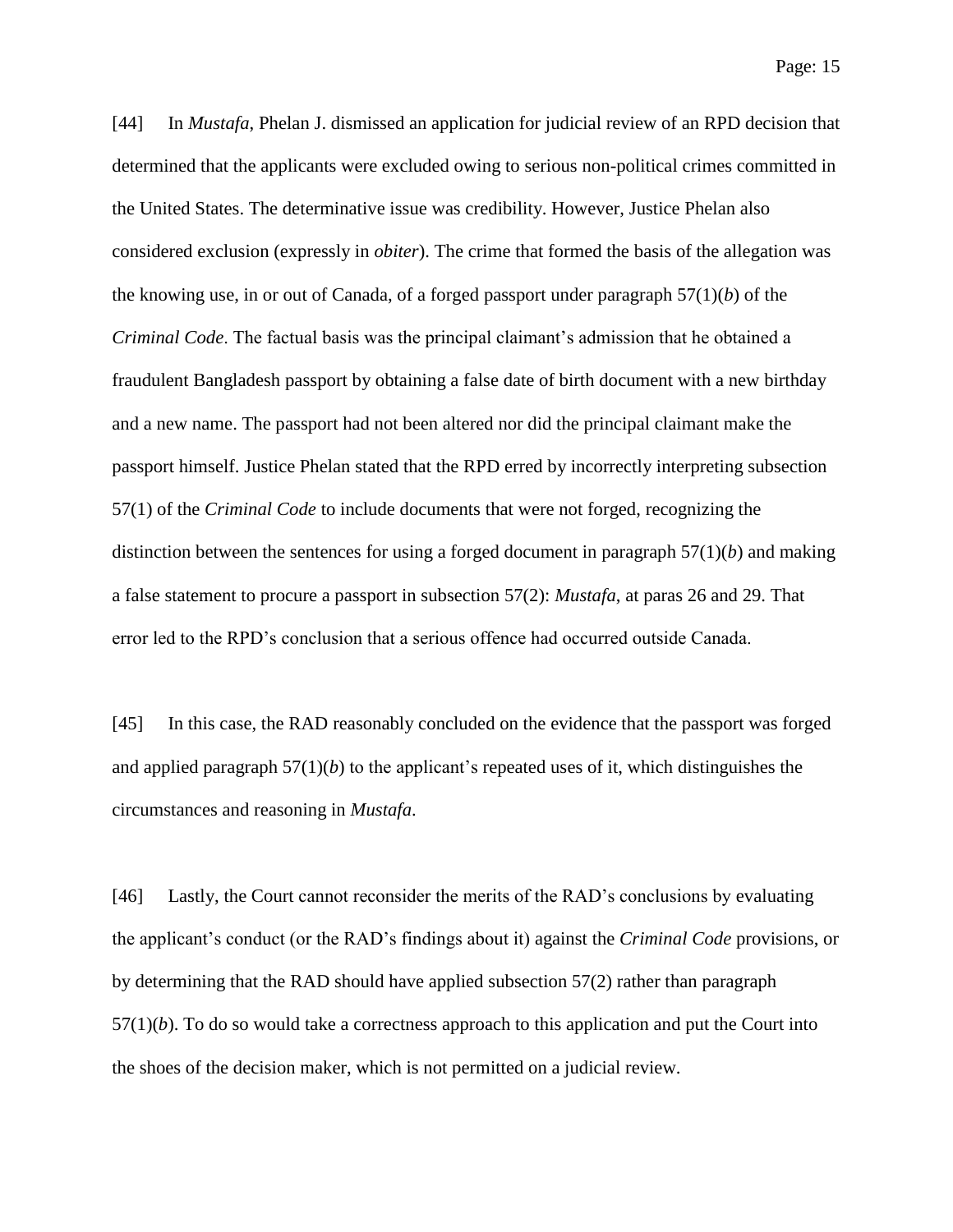[47] I conclude that the applicant has not demonstrated that the RAD made a reviewable error by finding that the applicant's conduct fell within subparagraph 57(1)(*b*)(i) of the *Criminal Code.*

## **B. Did the RAD make a reviewable error by finding that the applicant's actions were those of a "repeat offender"?**

[48] The applicant submitted that since *Febles*, the core component of the "seriousness" analysis is to consider the sentence that the individual would likely have received if the offence had been committed and the individual were prosecuted and sentenced in Canada: *Febles*, at para 62. An individual is not presumptively excluded if the sentence would be at the low end of the sentencing range.

[49] Relying on *Jung v Canada (Citizenship and Immigration)*, 2015 FC 464 and *Tabagua v Canada (Citizenship and Immigration)*, 2015 FC 709, the applicant argued that the critical factor was whether the applicant's conduct fell within the low end of the sentencing range. He identified two potential reviewable errors in the RAD's analysis, which I will assess in sequence.

[50] In its reasons, the RAD described in detail how the applicant had used the passport, as follows:

[43] He used the passport as follows:

- travel to Western Europe (Germany, United Kingdom, France, Netherlands, Italy, Spain);
- travel to United Arab Emirates (UAE), Oman, Seychelles, Malaysia;
- obtained a citizenship in Antigua and Barbuda by donating \$100,000 USD to a charity in said country;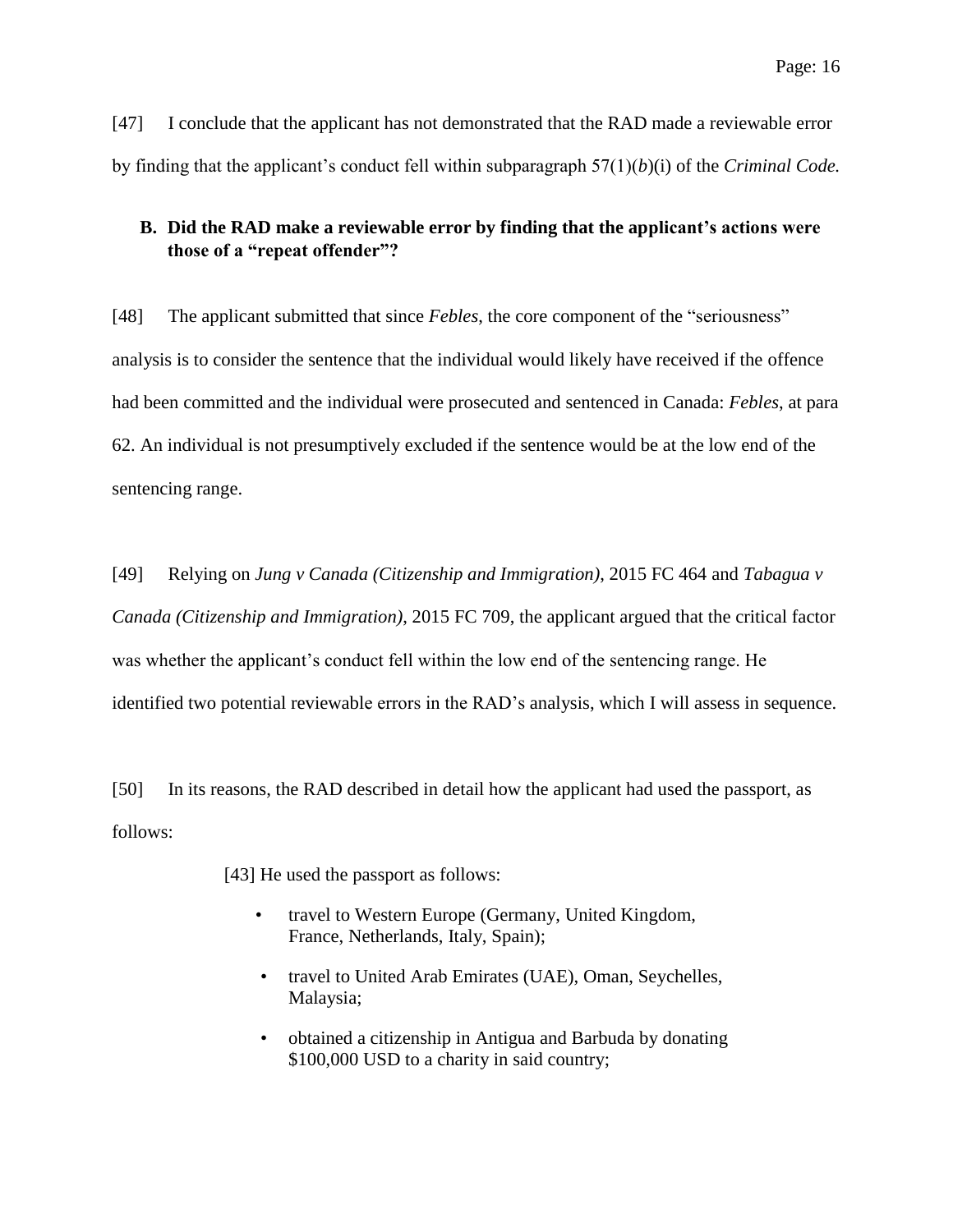- transit visa for Australia as well as an application for a visitor's visa, which was never issued;
- temporary residence visa for Canada for a 2014 trip;
- visit to New Zealand and application for permanent residence status under Guatemalan identity; and
- registration of a business in Dubai (UAE).
- [51] After referring to sentencing cases, the RAD stated:

[45] The [applicant] likely would have attracted a low sentence in Canada (given that it is his first offence). However, the sentence would likely be longer as the [applicant] did not limit his use of the forged passport merely to flight from Iran. If he had limited his use of the forged passport in this way, it likely would not be considered a crime at all.

[…]

[47] I am tasked with determining seriousness without a yardstick. Clearly, the [applicant]'s actions are less serious than aggravated assault, but his actions are not outside the realm of seriousness, such as shoplifting, for example.

[48] The [applicant] argues that the sentencing range is 4 months to 23 months, with the 23-month sentence being for a repeat offender. The [applicant]'s actions are equivalent to those of a repeat offender due to his frequent use of the Guatemalan passport. Therefore, he would have attracted a more serious sentence in Canada.

[49] After consideration of the [applicant]'s actions, I find that his conduct is serious.

[52] The applicant's first submission was that the RAD's reasons contained an internal

inconsistency: at paragraph 45 of its reasons, the RAD stated that the applicant "likely would

have attracted a low sentence in Canada (given that it is his first offence)", but later in paragraph

48, the RAD treated the applicant as a "repeat offender". The applicant relied on *Vavilov*, at

paras 102-103.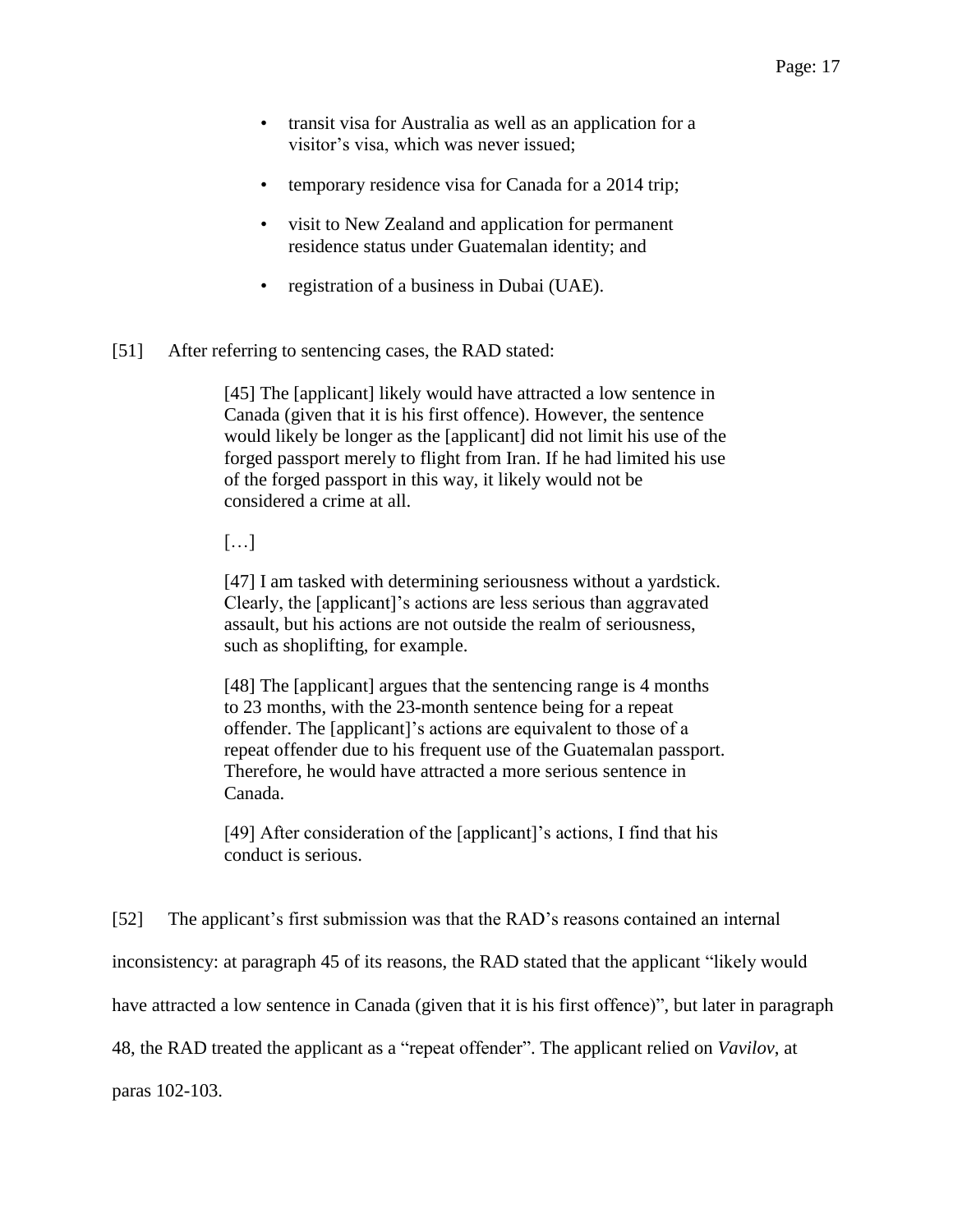[53] I am not persuaded that the RAD made a reviewable error as alleged. Just before paragraph 45, the RAD found that the applicant made "sustained use" of the Guatemalan passport and that this was an aggravating factor when considering the seriousness of his crimes. The applicant's position on inconsistency fails to account for the sentence immediately following the reference to a first offence in paragraph 45, in which the RAD expressly refers to a longer sentence due to the frequent use of the fraudulent passport – which is the basis for the RAD's later approach to sentencing in its paragraph 48. Read in context, I find no inconsistency that amounts to a fatal flaw and no lack of a rational chain of reasoning that might give rise to a reviewable error as contemplated by *Vavilov*. The RAD's reasoning, in this respect, "adds up" and was intelligible. See *Vavilov*, at paras 100-103.

[54] The applicant's second argument for a reviewable error was based on criminal law sentencing principles and the following statement in *Vavilov*, at paragraph 112:

> There may be circumstances in which it is quite simply unreasonable for an administrative decision maker to fail to apply or interpret a statutory provision in accordance with a binding precedent. For instance, where an immigration tribunal is required to determine whether an applicant's act would constitute a criminal defence under Canadian law…, it would clearly not be reasonable for the tribunal to adopt an interpretation of a criminal or provision that is inconsistent with how Canadian criminal courts have interpreted it.

[55] The applicant submitted that the RAD failed to apply the well-established "Coke principle" that governs the sentencing of repeat offenders: *R v Skolnick,* [1982] 2 SCR 47, at pp. 50 and 57-59. The applicant submitted that the Coke principle would prevent him from being sentenced as a repeat offender. He had not been convicted and sentenced in any other place, so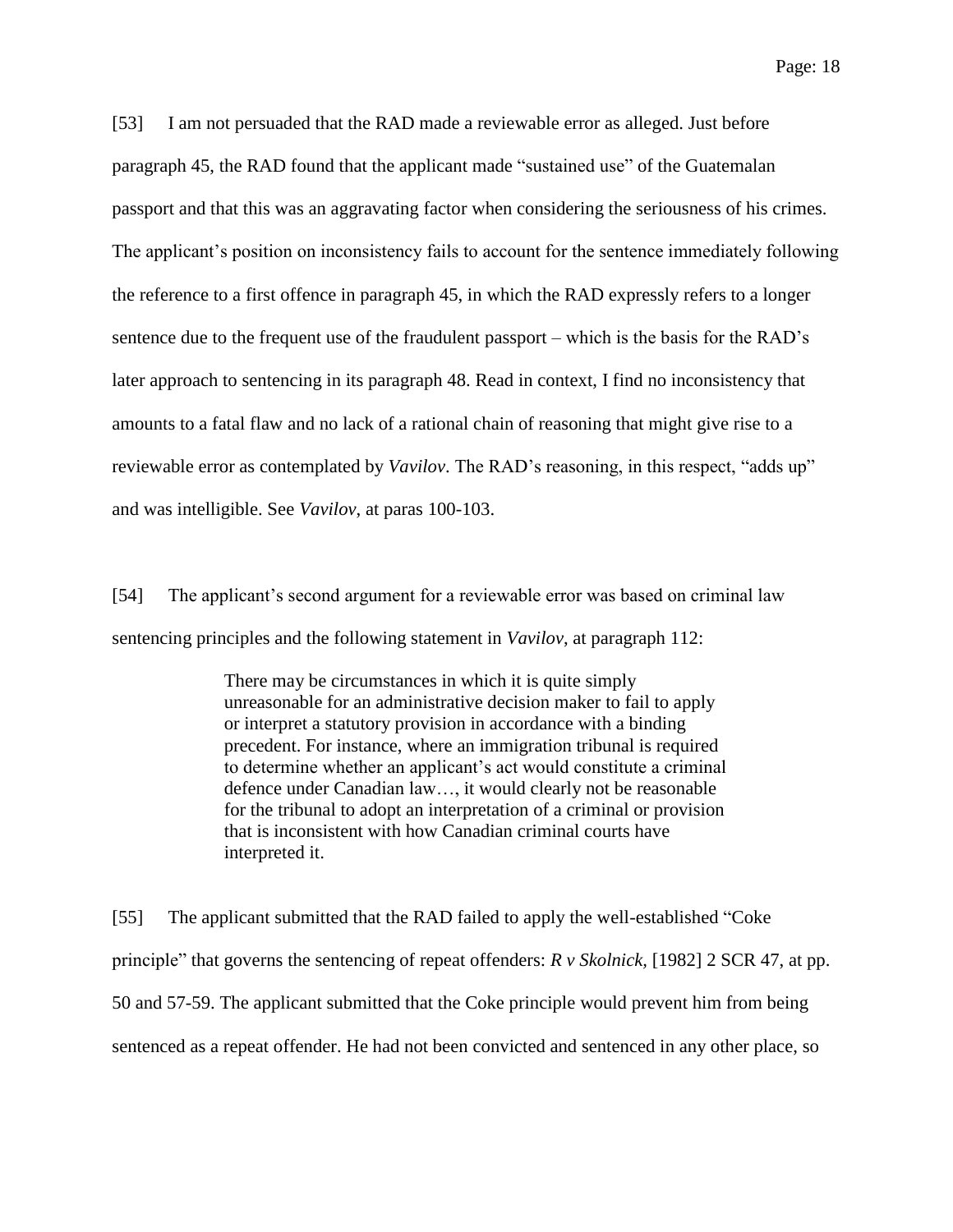Page: 19

he would not be treated as a repeat offender for sentencing in Canada or receive a longer sentence as one.

[56] The respondent submitted that the RAD reasonably used the applicant's repeated use of the forged passport as an aggravating factor, which moved the applicant's culpability towards the serious end of the spectrum and would have attracted a more several criminal sanction. The respondent submitted that the principle in *Skolnick* served to give the applicant notice before imposing a criminal punishment and was not applicable in the immigration context.

[57] The Coke principle has been described in various ways. In essence, it is that if an individual is convicted of an offence and then commits an offence later, the subsequent conviction may not be used as an aggravating factor to determine a fit sentence for the first offence: *R v Wilson*, 2020 ONCA 3, at paras 60 and 67. That is, higher penalties only apply to subsequent offences (i.e. only when the accused has already been convicted of a prior offence(s)). The Court of Appeal observed in *R v Wilson* that a repeat offender who has already been sentenced for offending may require increased punishment to achieve specific deterrence since they have not learned from their earlier sentence. The repeat offender's degree of responsibility is heightened by the contempt their subsequent conduct may show for the sentencing process. These considerations do not operate if the offender committed the offence being sentenced before being punished for the subsequent offences: *R v Wilson*, at para 61.

[58] While the Coke principle is well established, its application is not without limitations. The Coke principle may be ousted by statutory language or by necessary implication, as it does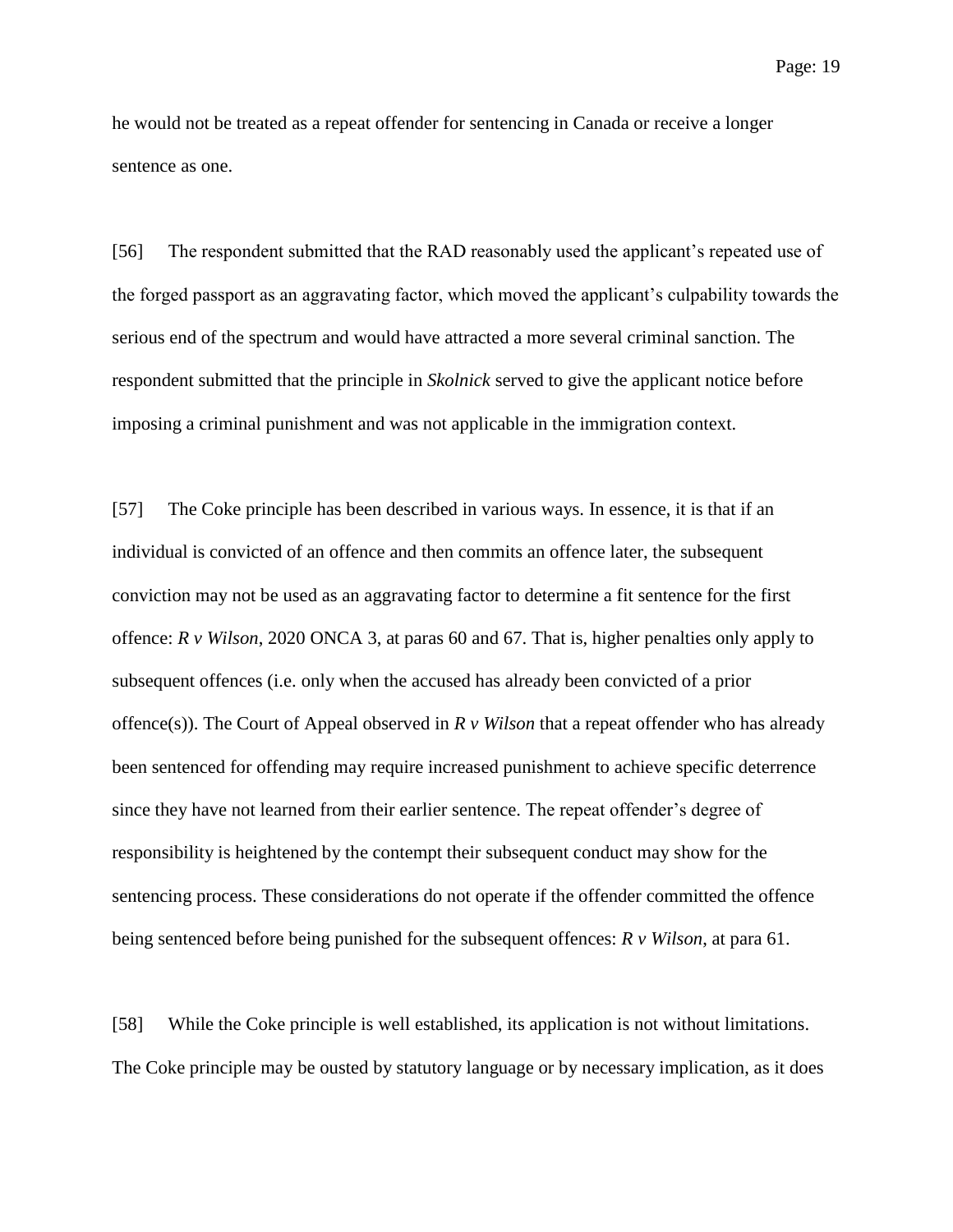not operate where its application will not serve its purpose: *R v Wilson*, at paras 67-68. In *R v Wilson*, the Court of Appeal for Ontario concluded that the Coke principle does not apply to a dangerous offender determination under the *Criminal Code*, which is aimed at establishing patterns of behaviour and evaluating future risks to public safety under the statutory criteria.

[59] The Coke principle is not violated if a subsequent conviction is used to assess an offender's prospects for rehabilitation, which are assessed as of the time of sentencing: *R v RM*, 2020 ONCA 231, at para 37; *R v Pete*, 2019 BCCA 244, at para 40.

[60] The scope of the Coke principle has also been the subject of some debate concerning whether it is a general rule of sentencing (as the applicant submitted in the present case) or a canon of statutory interpretation: compare *R v Pete* with *Jollie v R*, 2020 NBCA 58; *Andrade v R*, 2010 NBCA 62; and *G.D. c R*, 2013 QCCA 726. In other provinces, trial level courts seem to take the view in *Andrade*: see *R v Shaikh*, 2020 ONSC 438, at paras 27-32 and the cases cited there. The general rule approach suggests that the use of a prior offence(s) as an aggravating factor in sentencing is left to the sentencing judge to consider with the rest of the factual matrix.

[61] Returning to this case, in my view, reading the entire section of the RAD's analysis applying *Febles*, the RAD did not make a reviewable error by stating that the applicant's "actions are equivalent to those of a repeat offender due to his frequent use of the Guatemalan passport" in paragraph 48 of its reasons.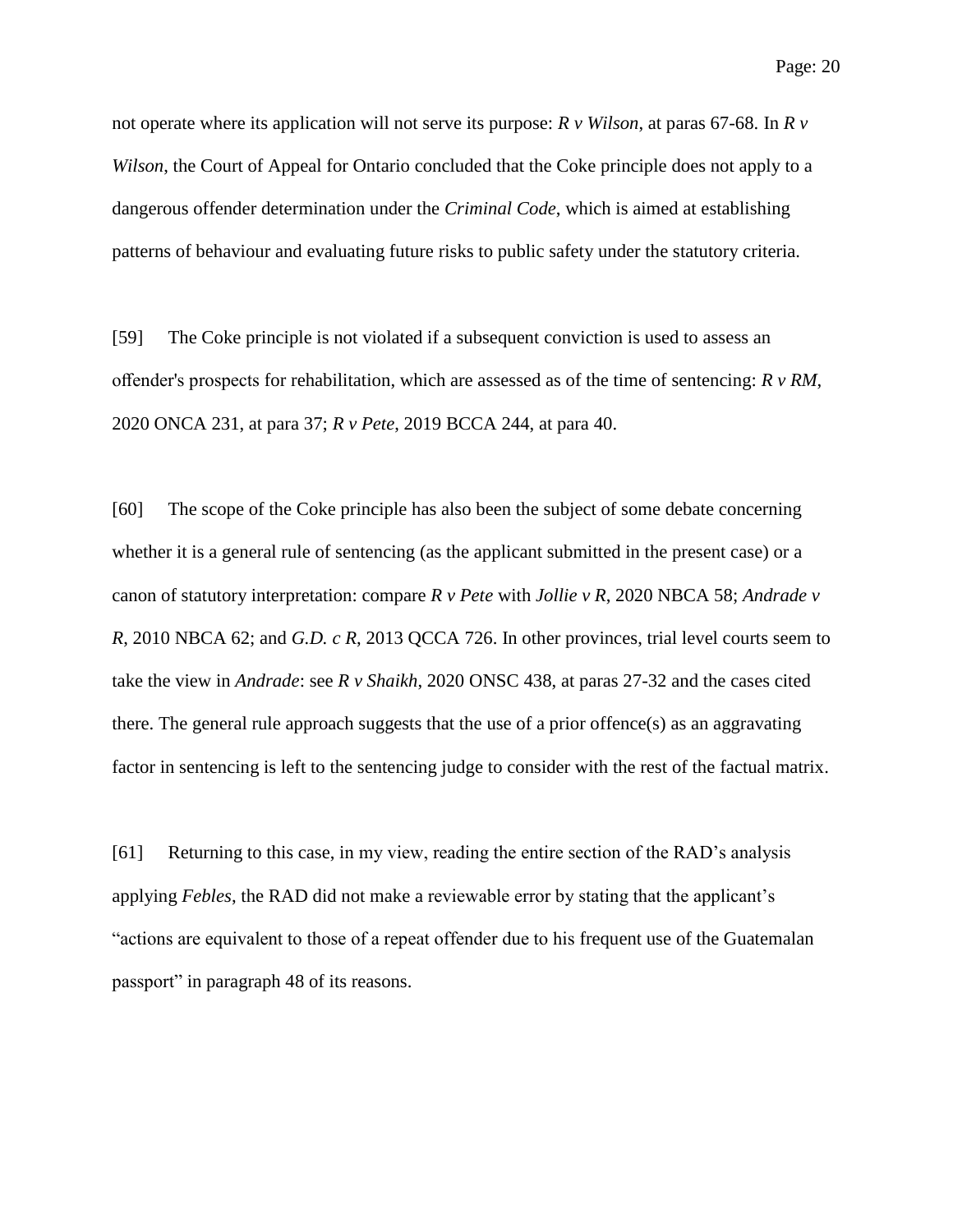[62] The resolution of this application does not require a determination of the scope or content of the Coke principle as it may apply to a determination under Article 1F(b) and section 98. For present purposes, it is enough to assume that the applicant is correct that, if he had not been charged or convicted with any offence in the past, he would not be sentenced as a repeat offender in a Canadian criminal court for his uses of a forged passport. However, even if correct, it is not determinative of whether the RAD made a reviewable error in this case.

[63] The applicant did not challenge the RAD's ability to use the facts related to all of his prior uses of the passport when considering seriousness of his action. His argument was that in law, it was "uncontestable" that Canadian criminal courts would not sentence him as a repeat offender.

[64] In reaching its decision, the RAD was not tasked to determine a specific sentence and did not do so. The RAD was considering the seriousness of the applicant's actions in the range of sentencing for the purposes of Article 1F(b) and IRPA section 98. Accordingly, what the RAD in fact concluded was quite limited: due to his frequent use of the fraudulent Guatemalan passport, the applicant's conduct "would have attracted a more serious sentence in Canada".

[65] Was it unreasonable for the RAD to reach that conclusion? I do not believe so. In its analysis of the seriousness of the applicant's conduct, the RAD said it had to determine seriousness "without a yardstick" – that is, in the absence of guidance from case law on the sentencing ranges for the particular actions of the applicant. The RAD had already referred to the applicant's travel to more than ten countries using the fraudulent Guatemalan passport, as well as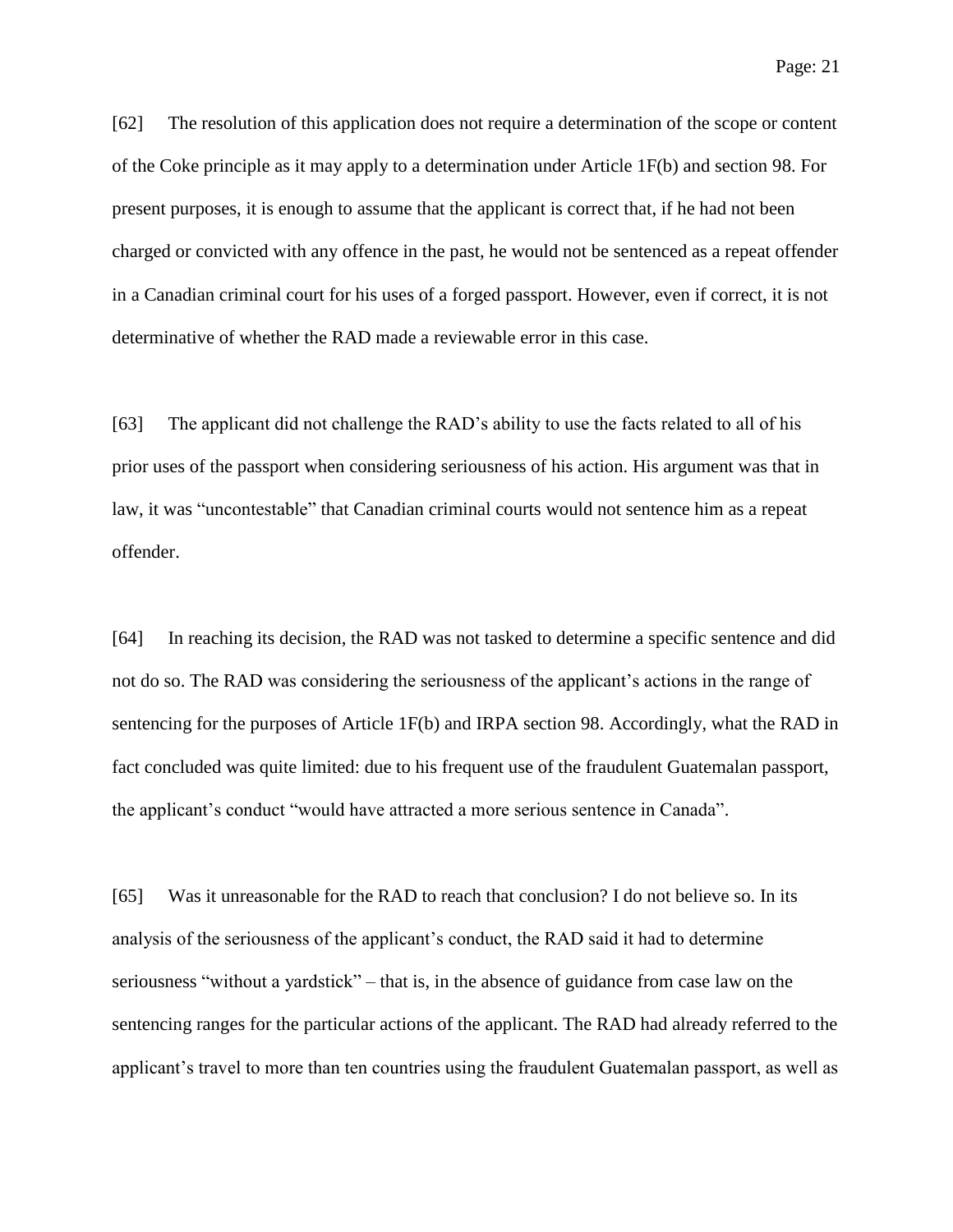his use of it to apply for visas, obtain citizenship in Antigua and Barbuda, apply for permanent residence in New Zealand and register a business in Dubai.

[66] The RAD's reference to "repeat offender" in paragraph 48 of its reasons responded to the applicant's submission in his written argument to the RAD about the range of sentencing. That written submission, which was in the Certified Tribunal Record, argued that the sentencing range was a low of 4 months to a high of 23 months for a repeat offender. It did not mention any other sentencing principles, including the Coke principle. The RAD's reasoning likened the applicant's actions to those of a repeat offender, given the frequency of the applicant's use of the fraudulent passport.

[67] I am not persuaded that the Coke principle constrained the RAD not to consider the applicant's frequent and knowing uses of the fraudulent passport in determining whether his actions were serious for the purposes of Article 1F(b) and IRPA section 98. In this Court, as before the RAD, the applicant did not refer to any specific case law under section 57 with similar factual circumstances as the present case. There are various scenarios that could play out for the applicant's circumstances in a Canadian criminal court, including being charged with numerous counts under subparagraph 57(1)(*b*)(i) of the *Criminal Code*, each based on a single use of the fraudulent passport. After leaving Iran, he crossed a dozen borders using a passport he had procured and knew to be fraudulent, and also used it to make several applications to different governments for citizenship, permanent residence, visas and a business licence. It is hard to accept that the applicant, if sentenced in Canada in relation to his knowing and persistent uses of the fraudulent passport, would be treated the same way as a person who used a fraudulent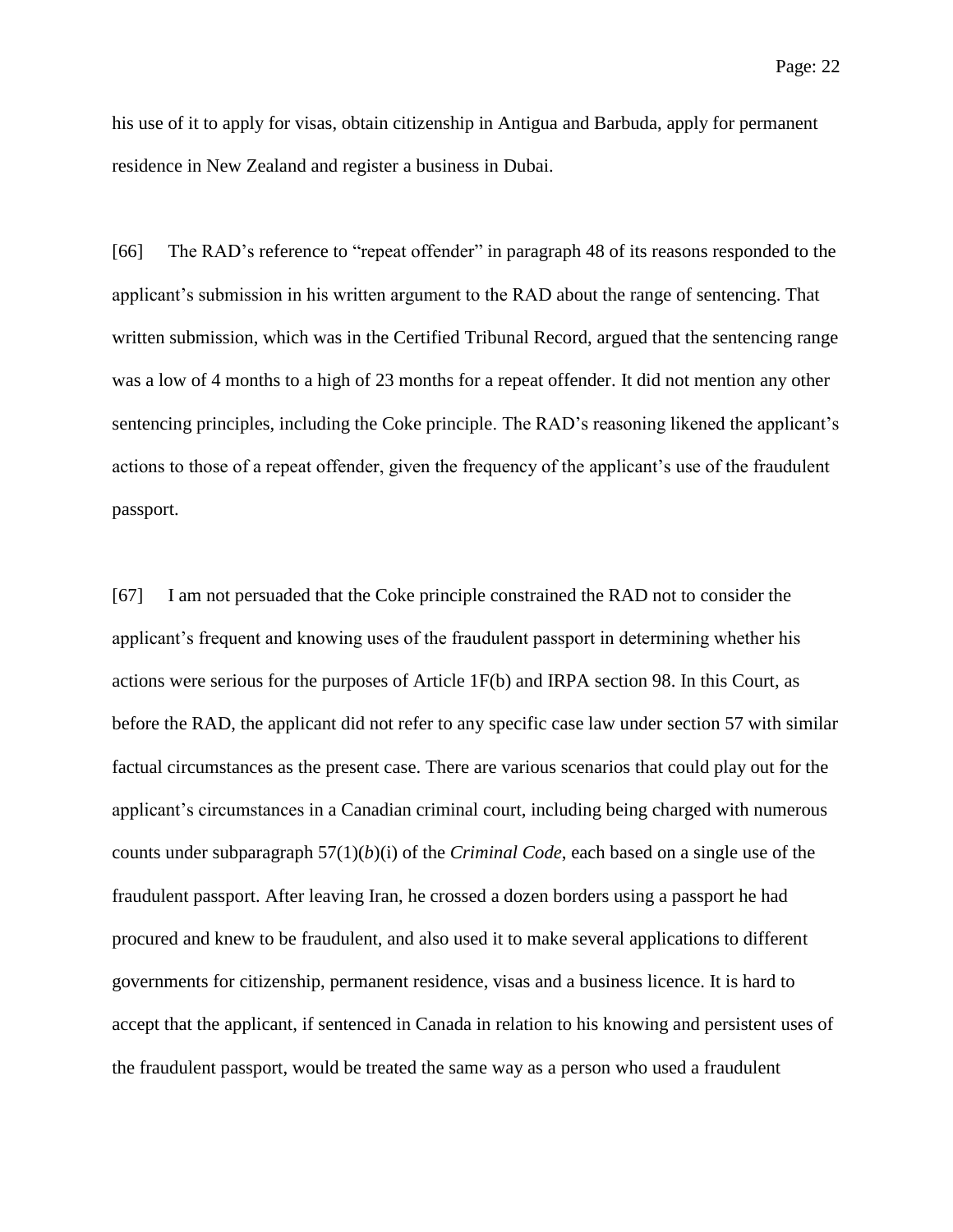passport to cross a border once or twice or, as the RAD noted, as a person who used it to flee her native land and came directly to Canada to claim refugee protection. Indeed, the applicant did not argue so in this Court.

[68] It is possible that the RAD's use of the phrase "equivalent to" might not be entirely suitable if it were used by a Canadian criminal court in sentencing a first offender. However, the RAD's comment specifically concerned the frequency of the applicant's actions, not his status as a first offender (his "actions are equivalent to those of a repeat offender due to his frequent use of the Guatemalan passport"). The RAD's consideration of the applicant's sustained or frequent use of the passport was an aggravating factor in relation to the seriousness of the applicant's actions for exclusion purposes under the IRPA section 98 and Article 1F(b), along with his continued assertion that he believed the passport to be genuine (which the RAD found implausible). Those factors led to its overall conclusion under the *Febles* analysis that the applicant's actions were serious. It was open to the RAD to reach that conclusion based on the factors it considered and the factual findings it made: *Jayasekara*, at para 44.

[69] In sum, the applicant's submissions did not persuade me that the RAD's reasoning offended a binding principle of sentencing in criminal law so as to render it unreasonable. The RAD did not fail to respect the legal constraints bearing on its decision as alleged by the applicant.

[70] For completeness, I note that the respondent argued that immigration decision makers are not necessarily trained lawyers and should not be held to the highest standards of legal reasoning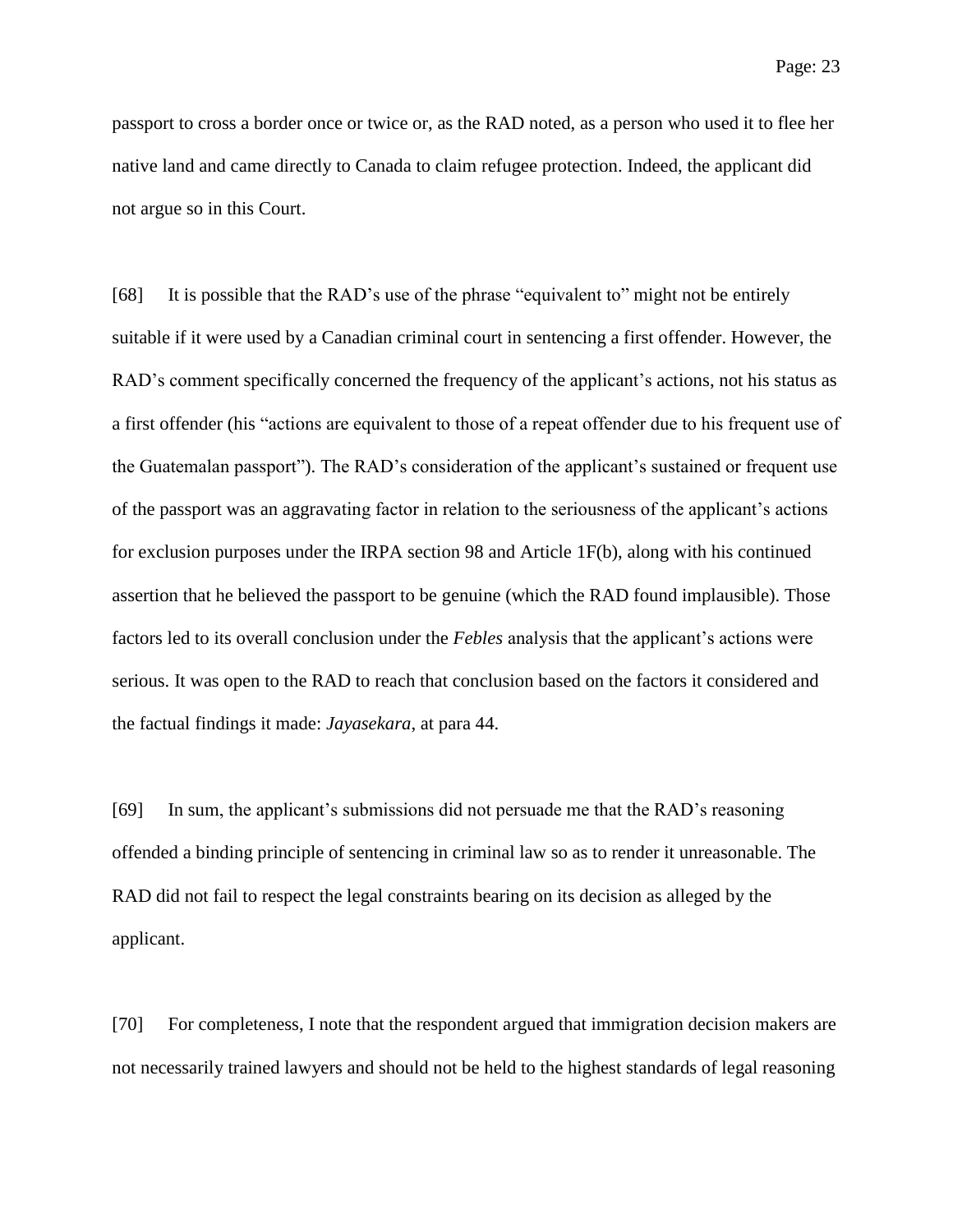(citing *Mason*, at para 39). The respondent also maintained that the applicant's position was an example of the "judicialization" of the administrative process that *Mason* warned about. It is unnecessary to comment on how the Federal Court of Appeal's comments in *Mason* may or may not apply to the RAD's reasoning in this case.

# **C. Did the RAD make a reviewable error by finding that the applicant knew his passport was not genuine?**

[71] The applicant challenged the RAD's conclusion that his belief that the passport was genuine was implausible.

[72] The RAD found that while there was nothing unusual or illegal about the use of an agent, the applicant's testimony was not consistent with a general procedure for obtaining a legitimate passport. In 2010, the applicant paid US\$70,000 and had no contact with Guatemalan authorities at the time he applied for the passport through the agent in Malaysia, whom he located through an advertisement in a Farsi publication in Malaysia. The RAD recognized that there was nothing inherently wrong with using an agent to assist in obtaining a passport.

[73] The applicant argued in this Court that the RAD ignored evidence of his contact with Guatemalan officials and evidence that he took steps to ensure that the document was issued by the Guatemalan state. To support his position, the applicant referred to evidence in a New Zealand immigration intelligence report dated June 26, 2015, which indicated that the passport was linked to a criminal syndicate of public officials arrested for facilitating illegal migration into Guatemala. However, the contents of that report do not demonstrate that the applicant in fact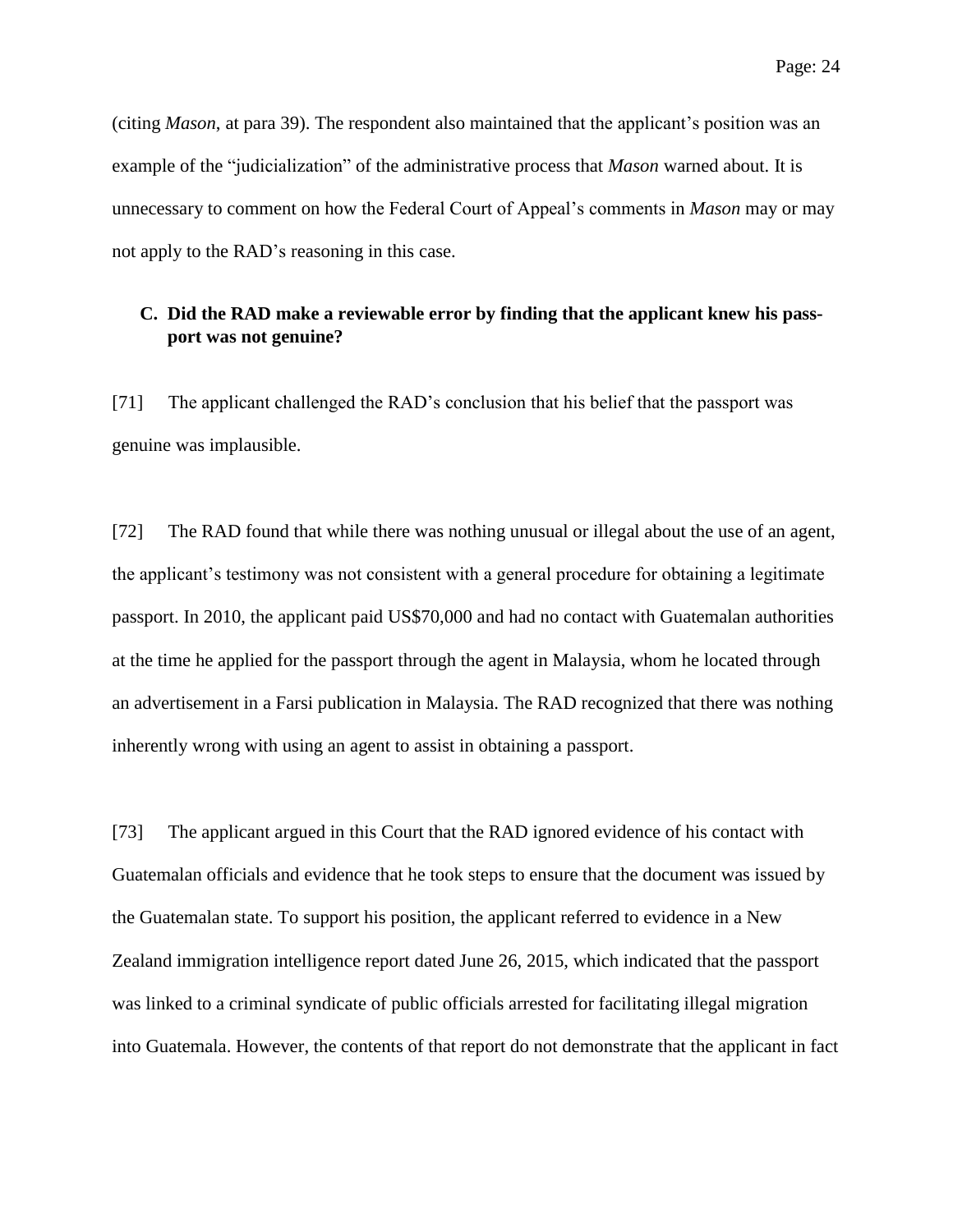interacted with Guatemalan authorities in 2010 when he applied for the passport in Malaysia, nor that he had a reasonable basis for believing he was doing so.

[74] Accordingly, the applicant has not shown a reviewable error in the RAD's factual conclusion or its conclusion on implausibility: *Vavilov*, at paras 99-101 and 125-126.

[75] The balance of the applicant's submissions on this issue argued that the RAD did not make the correct decision. The Court cannot consider those submissions.

# **V. Conclusion**

[76] The application is therefore dismissed. Neither party proposed a question to certify for appeal and none will be stated.

[77] On April 14, 2022, the Court provided a draft confidential version of these Reasons to the parties' counsel so they could identify any confidential information that should be redacted. Counsel confirmed that no redactions were needed.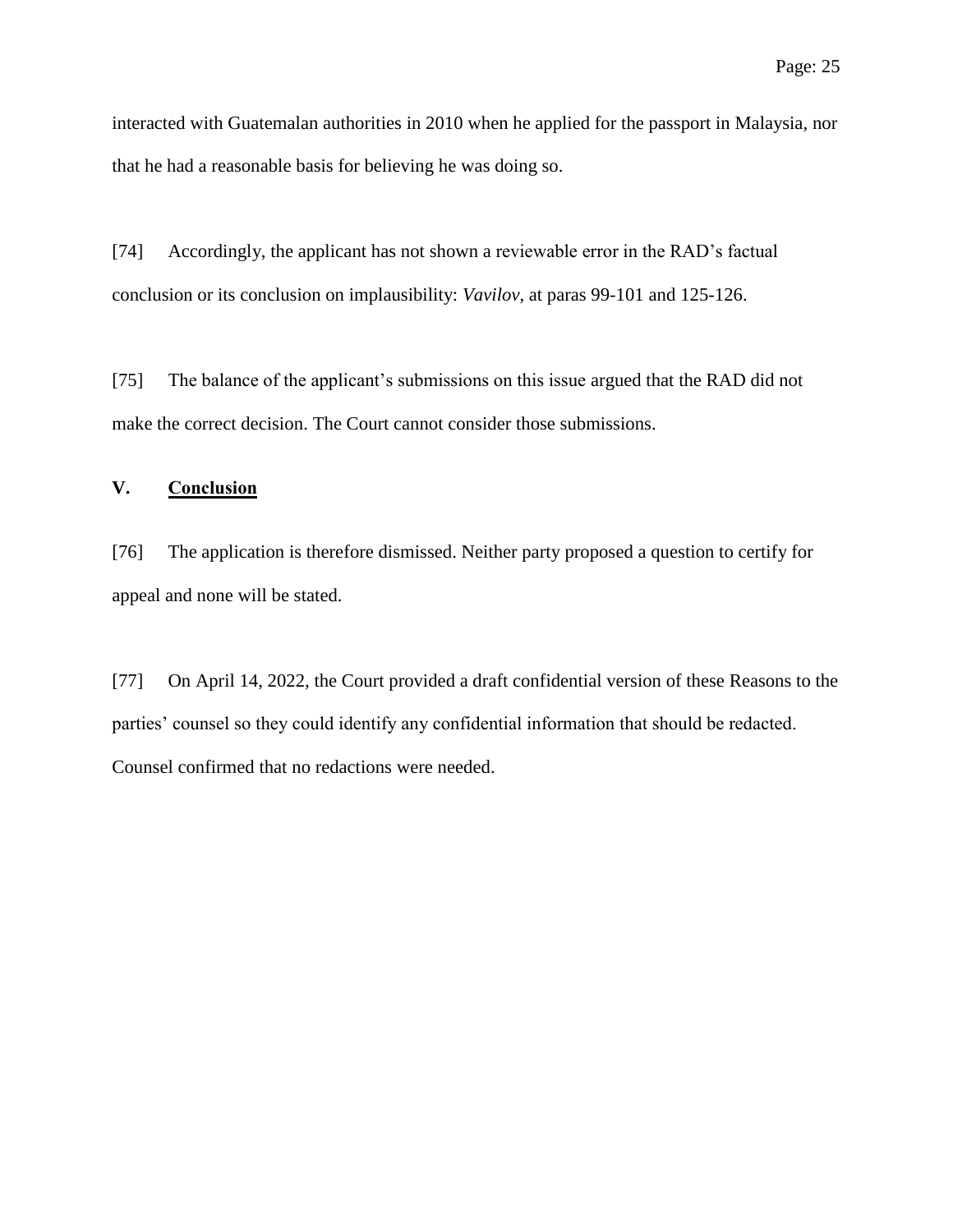# **JUDGMENT in IMM-3694-20**

# **THIS COURT'S JUDGMENT is that**:

- 1. The application is dismissed.
- 2. No question is certified for appeal under paragraph 74(*d*) of the *Immigration and*

*Refugee Protection Act*.

"Andrew D. Little"<br>Judge

Blank Judge and the state of the state of the state of the state of the state of the state of the state of the